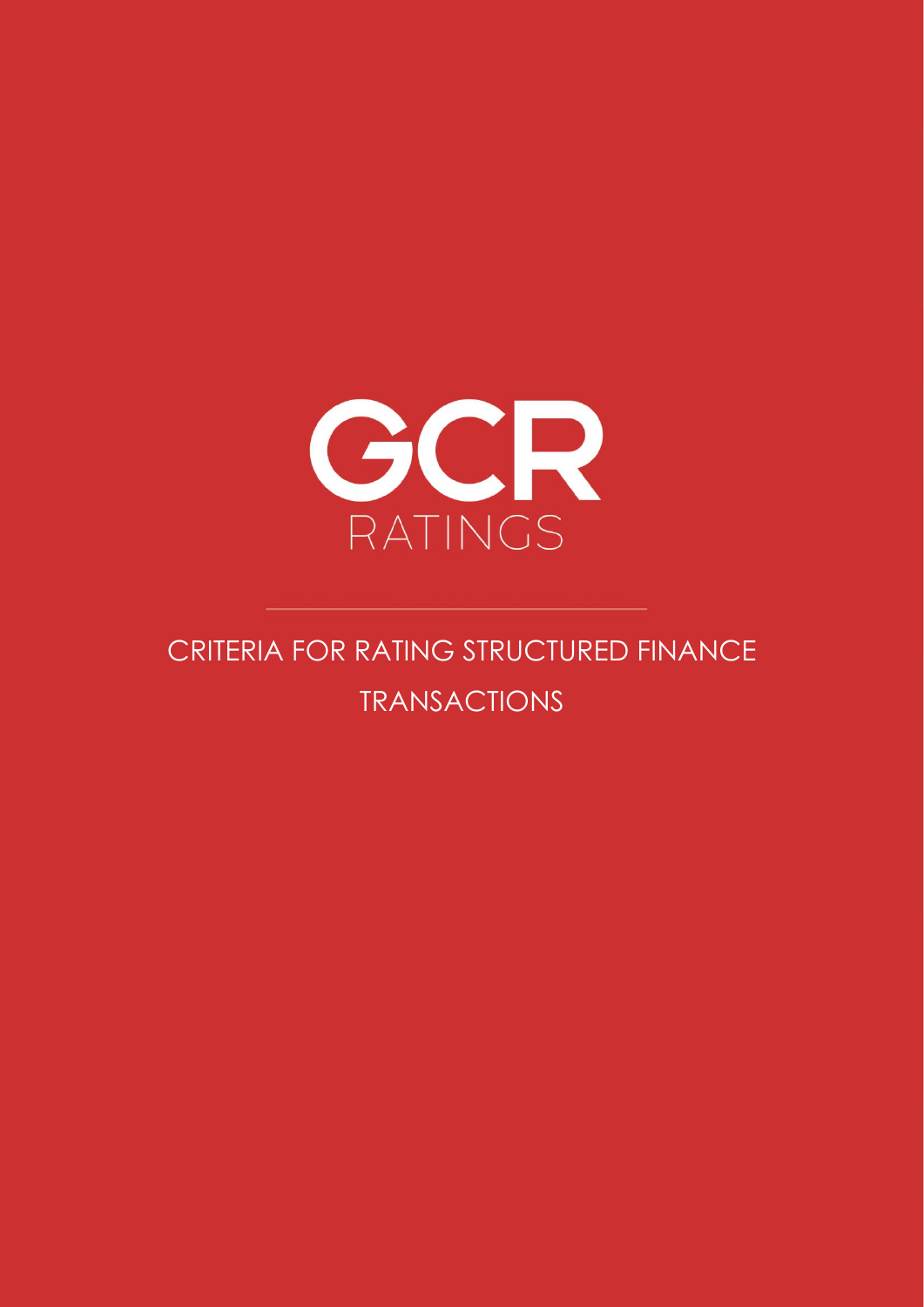## Table of Contents

| <b>Scope of the Criteria</b>                                                                     |                 |
|--------------------------------------------------------------------------------------------------|-----------------|
| <b>Summary of the Criteria Changes</b>                                                           |                 |
| <b>Related Rating Methodologies</b>                                                              |                 |
| <b>Structured Finance Ratings</b>                                                                |                 |
| <b>Legal Structure and Tax Considerations</b>                                                    |                 |
| <b>Legal and Tax Opinions</b>                                                                    |                 |
|                                                                                                  |                 |
|                                                                                                  |                 |
| <b>Financial Analysis (Traditional Securitisations Only)</b>                                     | 8               |
|                                                                                                  |                 |
|                                                                                                  |                 |
| <b>Counterparty Risk</b>                                                                         | 10              |
|                                                                                                  |                 |
| Originator and Servicer                                                                          | 10              |
| Back-up Servicer                                                                                 | 11              |
| Administrator                                                                                    | 12              |
|                                                                                                  |                 |
| In relation to the Originator/Servicer                                                           | 12              |
| In relation to the Account Bank                                                                  | 13              |
|                                                                                                  |                 |
|                                                                                                  |                 |
| Liquidity Facilities in Transactions with No Significant Liquidity Mismatch (listed as A) above) | 15 <sup>2</sup> |
| Liquidity Facilities in Transactions with Significant Liquidity Mismatch (listed as 2) above)    | 16              |
|                                                                                                  |                 |
|                                                                                                  |                 |
| <b>Rating Process</b>                                                                            | 19              |
|                                                                                                  |                 |
| <b>Disclaimer</b>                                                                                | 20              |
| Appendix A - Points Generally Addressed by The Legal And Tax Opinions                            | 21              |
|                                                                                                  |                 |
|                                                                                                  |                 |
|                                                                                                  |                 |
|                                                                                                  |                 |
|                                                                                                  |                 |
|                                                                                                  |                 |
|                                                                                                  |                 |
| Appendix B - Information Generally Requested by GCR To Conduct A Rating Analysis                 | 23              |
|                                                                                                  |                 |
|                                                                                                  |                 |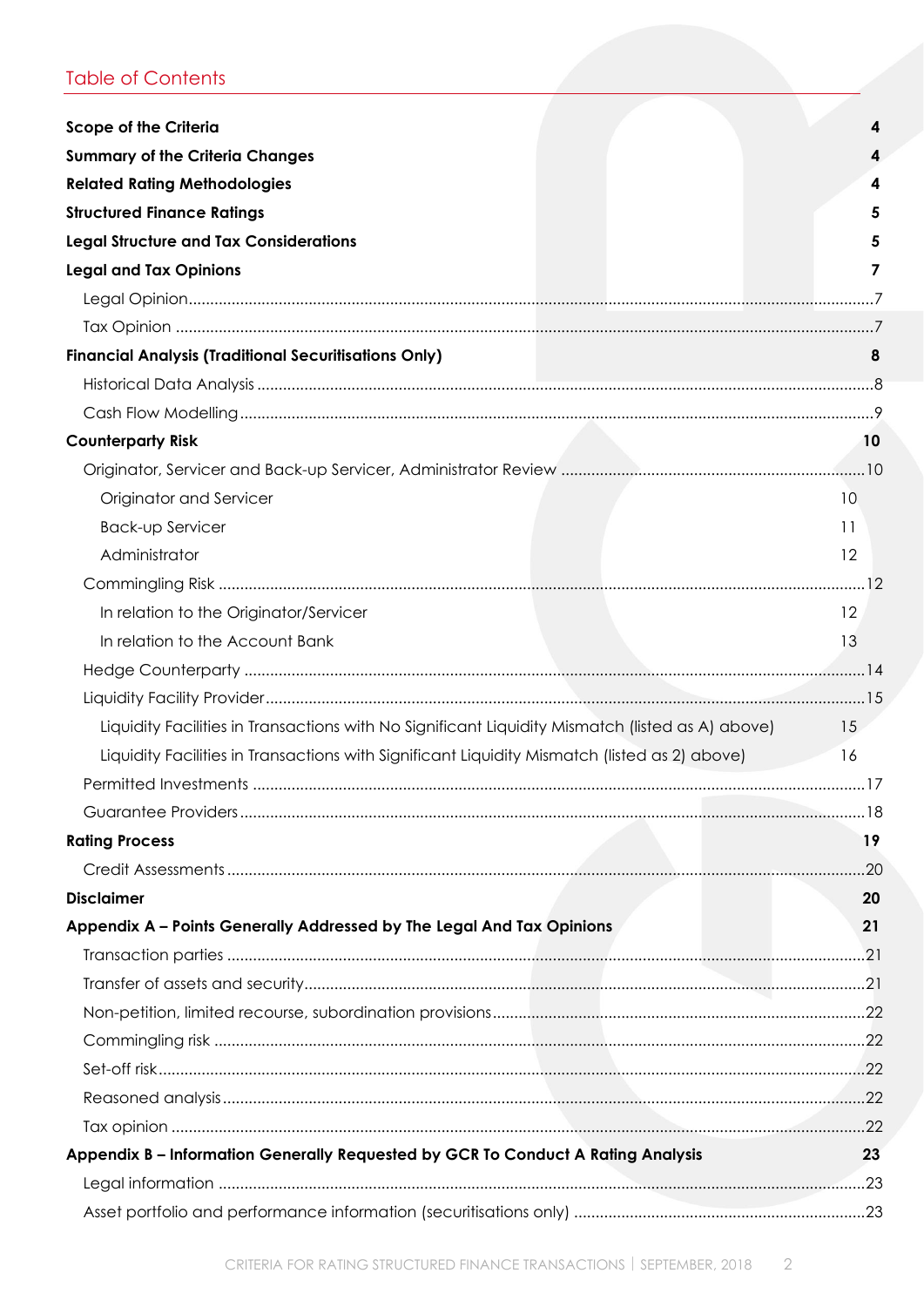| Appendix C - Originator/ Servicer Review Attention Points | 24 |
|-----------------------------------------------------------|----|
|                                                           |    |
|                                                           |    |
|                                                           |    |
|                                                           |    |
|                                                           |    |
| <b>Glossary of Terms/Acronyms</b>                         | 26 |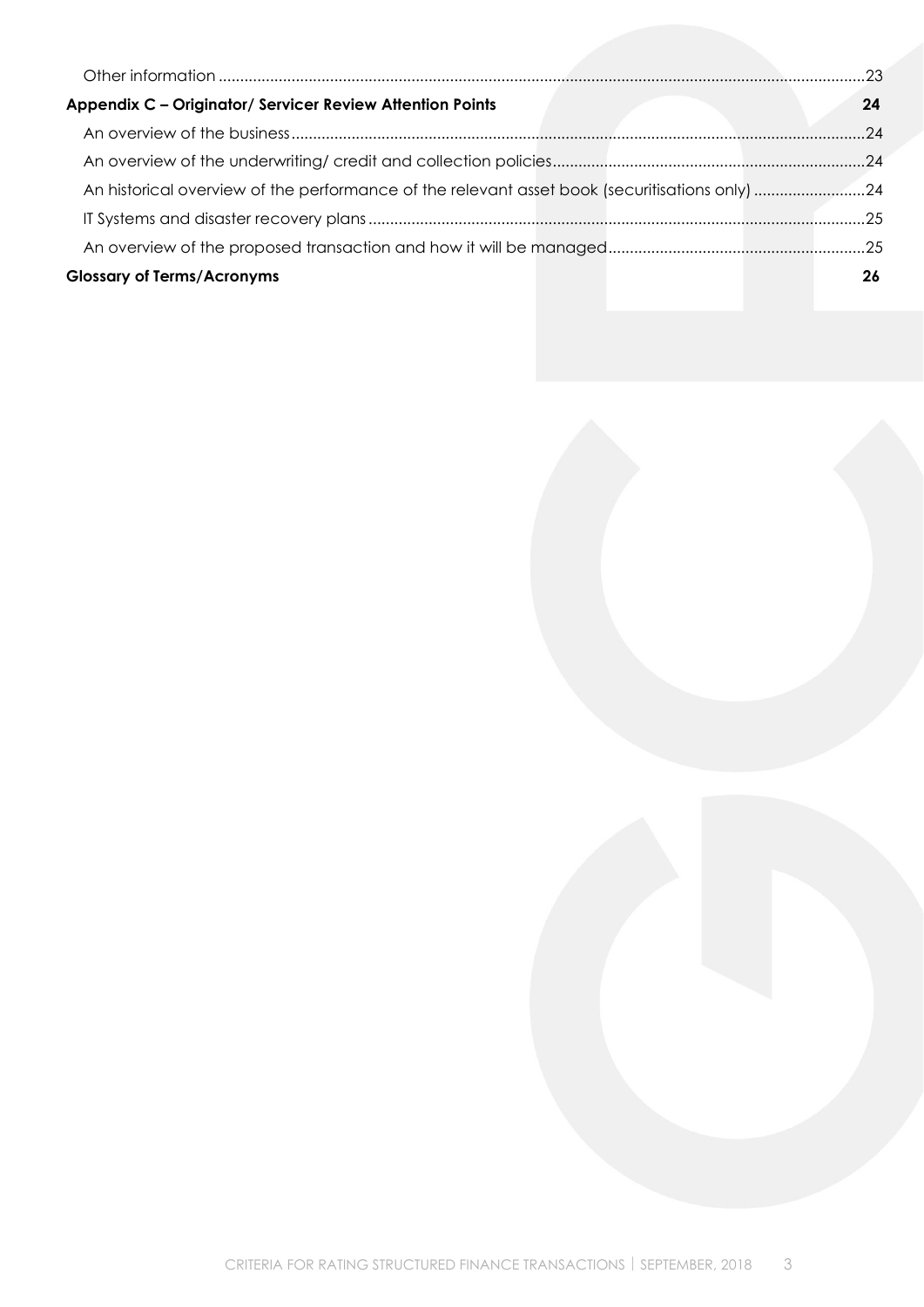## <span id="page-3-0"></span>Scope of the Criteria

- 1. GCR Ratings' ("GCR" or "the Rating Agency") Criteria For Rating Structured Finance Transactions (the "Criteria") constitute the overarching methodology for analysing any Structured Finance transaction rated by GCR. Structured Finance transactions include all forms of asset backed securities, for example, transactions backed by residential or commercial mortgage loans, car loans, personal loans, consumer loans, equipment leases and structured credit, amongst others. These Criteria are complemented by asset class-specific criteria published or to be published by GCR. The asset class-specific criteria disclose any additional observations that may be relevant to the asset class, as well as any deviations from the Criteria.
- 2. This Criteria applies globally, although each individual jurisdiction and each specific transaction may give rise to additional observations and/or deviations, which will be disclosed in the transaction-specific reports.
- 3. The rating process is performed in several steps and includes, in addition to analysing the specificities of a given transaction, an assessment of the legal soundness of the structure and any possible tax-related impact on cash flows, an analysis of the cash inflows and outflows though the historical and expected performance of the underlying securitised assets, as well as the cash allocation mechanisms employed; a review of the operational risks (mostly related to the servicer and administrator), and any other counterparty risks.

#### <span id="page-3-1"></span>Summary of the Criteria Changes

4. This Criteria is an update to the version published in May 20171. There are no significant amendments to the Criteria. The update of this Criteria will not have an impact on any existing transactions that have been rated under it. Going forward, all new transactions will be rated using this Criteria.

#### <span id="page-3-2"></span>Related Rating Methodologies

- Criteria for Rating Asset Backed Commercial Paper, September 2018
- Criteria for Rating Project Finance Transactions, November 2018
- Criteria for Rating Collateralised Loan Obligations, November 2019
- Criteria for Rating Commercial Mortgage Backed Securities, November 2018
- Criteria for Rating Credit Linked Notes and Repackaging Vehicles, November 2018
- Criteria for Rating Trade Receivable Securitisations, November 2018
- Criteria for Rating Residential Mortgage Backed Securities, November 2018
- Criteria for Rating Consumer Asset Backed Securities, November 2018

<sup>1</sup> This version of the criteria, published in September 2019, has been updated for formatting and naming conventions changes only. This criteria is applicable to all previous publications referring to criteria "Global Master Structured Finance Rating Criteria, September 2018".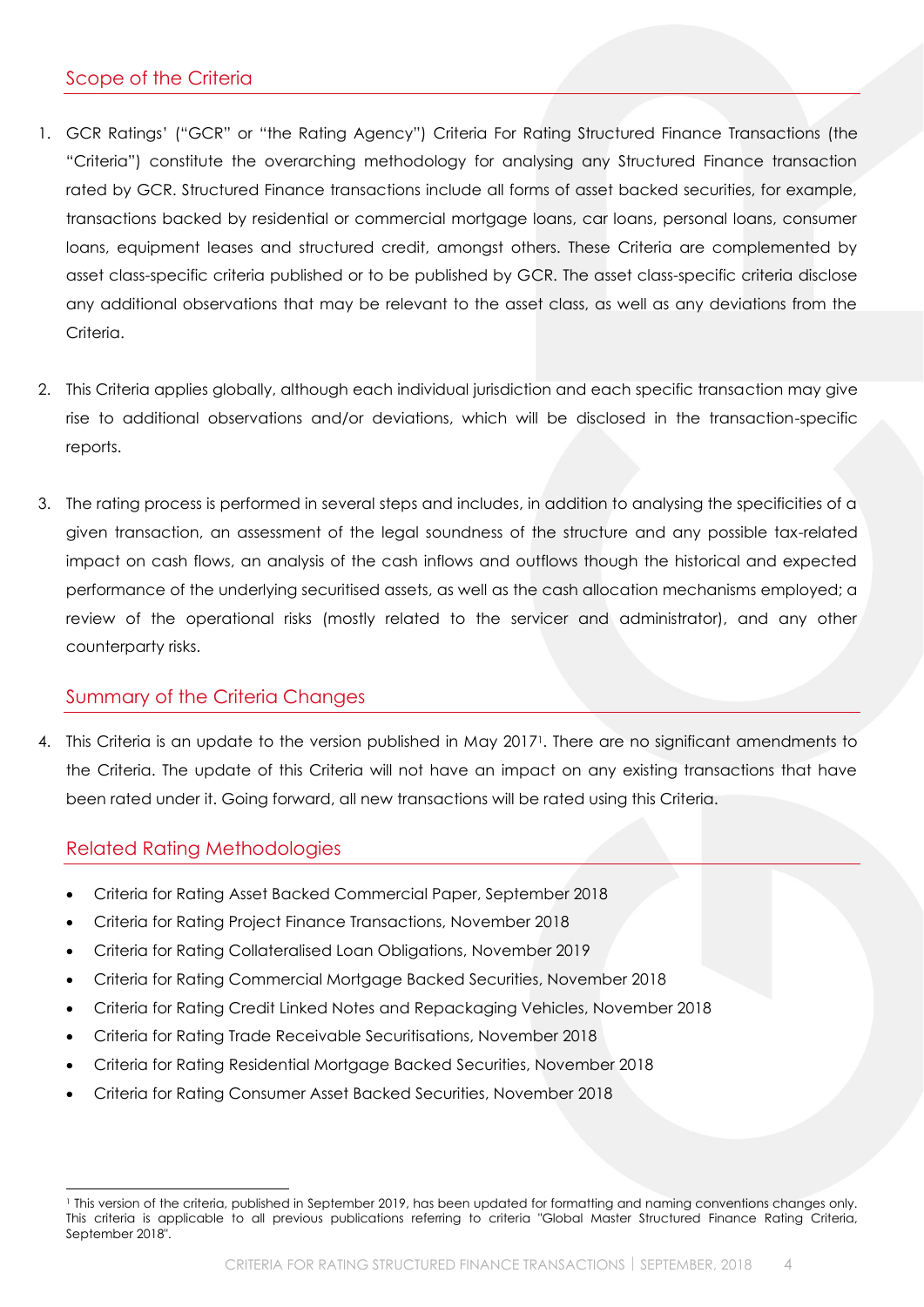## <span id="page-4-0"></span>Structured Finance Ratings

- 5. Structured Finance ratings are accorded in line with the contents of the transaction documents, including the terms and conditions related to the rated securities. GCR is not a legal, tax or financial adviser and is not a party to the transaction documents. As a result, ratings are merely an opinion on the relative credit quality of the rated instruments and exclude any investment considerations. Ratings cannot be regarded as an audit and are not a recommendation to subscribe for, buy, sell or hold any securities and may be subject to revision, suspension or withdrawal at any time by the Rating Agency.
- 6. Ratings can be public or private. The rating process for both public and private ratings is the same; however, private ratings are not publicly disclosed.
- 7. Ratings address the relative ability of the issuer to meet its payment obligations with respect to the rated securities in a timely manner. Depending on the terms and conditions of the securities, a rating may address the timely payment or the ultimate payment of interest and principal by the legal final maturity of the rated debt. Ratings exclude any potential early repayment penalty amount to be paid to the holders of the rated securities. Also, risks associated with fraud and future changes in the legal or tax environment are excluded from the scope of the ratings. Please note that ratings can be qualified further depending on the specificities of the transaction.
- 8. Structured finance ratings bear the subscript "(sf)" and national scale ratings bear the country-specific identifier "(xx)" (e.g. "(ZA)" for South Africa). In addition to national scale ratings, GCR generally assigns international scale ratings using its International Scale to National Scale Mapping Table, updated from time to time and available on GCR's website.

#### <span id="page-4-1"></span>Legal Structure and Tax Considerations

- 9. In traditional securitisation schemes, the primary principle of securitisation is to isolate the credit risk associated with the asset pool sold to the Special Purpose Vehicle ("SPV") from the credit risk of the Seller. The bankruptcy-remote nature of the SPV, the characteristics of the asset sale and the structural features of the transaction are, amongst others, essential in achieving this objective.
- 10. GCR first assesses the structure of the SPV to determine whether the SPV has been set-up as a bankruptcy remote SPV. GCR looks at, amongst others, the following:
	- Legal and corporate independence of the SPV from the Seller. GCR expects the SPV to be owned independently of the Seller. GCR reviews the shareholding structure of the SPV. An independent entity such as an owner trust generally holds all the shares. GCR also assesses whether the SPV is run independently from the Seller and looks at the governance and controls in place. GCR expects the majority of the directors of the SPV to be independent from the Seller not only to ensure that the SPV is run independently from the seller, but also to limit the risk of voluntary bankruptcy.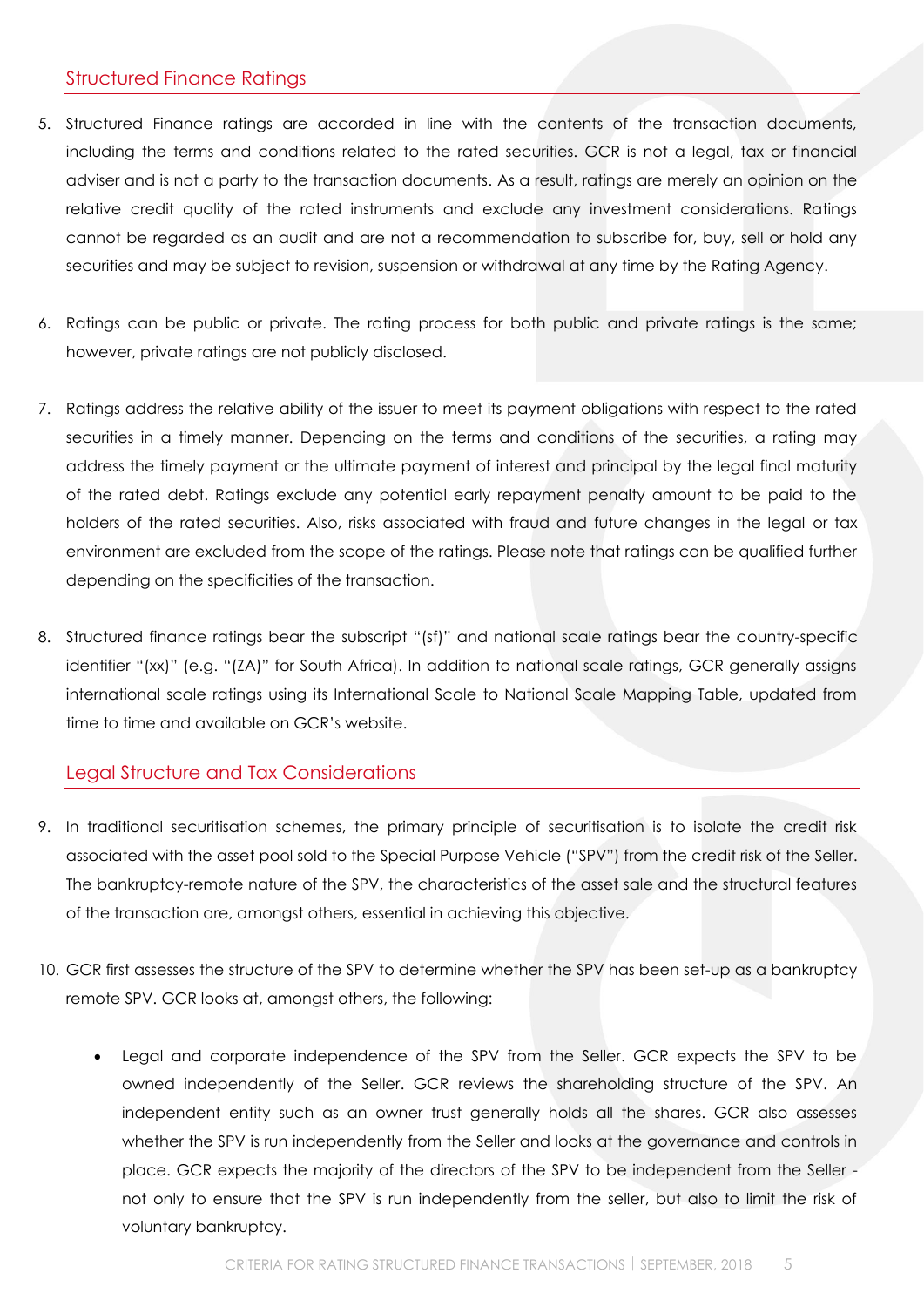- Restriction of the SPV's business activities. GCR expects the commitments of the SPV, and any other transactions the SPV may engage in, to be limited to those needed to perform its obligations under the transaction documents. Thereby, the universe of possible liabilities and secured creditors of the SPV is restricted and the risk of new creditors instigating legal action against the SPV is reduced.
- Limited recourse, subordination and non-petition. GCR also pays close attention to the limited recourse, subordination and non-petition language used in the transaction documents. Such provisions are an important feature in transaction documents as they restrict the rights and capacity of the secured creditors to take individual action against the SPV. Under limited recourse and subordination clauses, the secured creditors agree to limit their claims to the assets owned by the Issuer and according to the payment order dictated by the priority of payments. Once the assets have been extinguished, the secured creditors agree to abandon all claims against the SPV or the Security SPV. For serialised Asset Backed Securities programmes, GCR also considers the strength of the contractual segregation of each Series within the SPV.
- 11. GCR also focuses, in traditional securitisation schemes, on whether the purchase of the asset portfolio by the SPV constitutes a true sale. Under a traditional securitisation scheme (i.e. excluding synthetic and whole business securitisations), the SPV purchases a pool of assets through the issuance of debt instruments. In its analysis, GCR considers the factors that would mitigate the risk of the sale being recharacterised upon the insolvency of the Seller. Areas of focus are:
	- Clear identification of the assets sold. GCR expects the asset portfolio sold to the SPV to be clearly identifiable. The identification generally consists of a sale schedule comprising a line-by-line list of the assets sold, together with unique identifiers of these assets. GCR also expects the asset management systems of the servicer to flag unequivocally the assets belonging to the SPV.
	- Transfer of ownership of the receivables from the Seller to the SPV. The sale of the asset portfolio must achieve effective transfer of ownership to the SPV.
	- No encumbrance. The asset portfolio must be free of any encumbrances (typically, any agreement or arrangement providing any form of security or preferential treatment to a thirdparty) at the time of the sale to the SPV.
- 12. A review of the SPV's constitutional documents, the transaction documents and a legal opinion is key in addressing the abovementioned points and, as such, in assessing the legal robustness of the transaction. Please note that the review of the transaction documents serves additional purposes, such as to:
	- Determine whether the provisions of the transaction documents are in line with the Rating Agency's rating methodology. Rating outcomes may vary depending on whether the transaction documents reflect, amongst others, the various rating thresholds and remedial actions stipulated in this Criteria, as well as in GCR's other asset-specific rating criteria.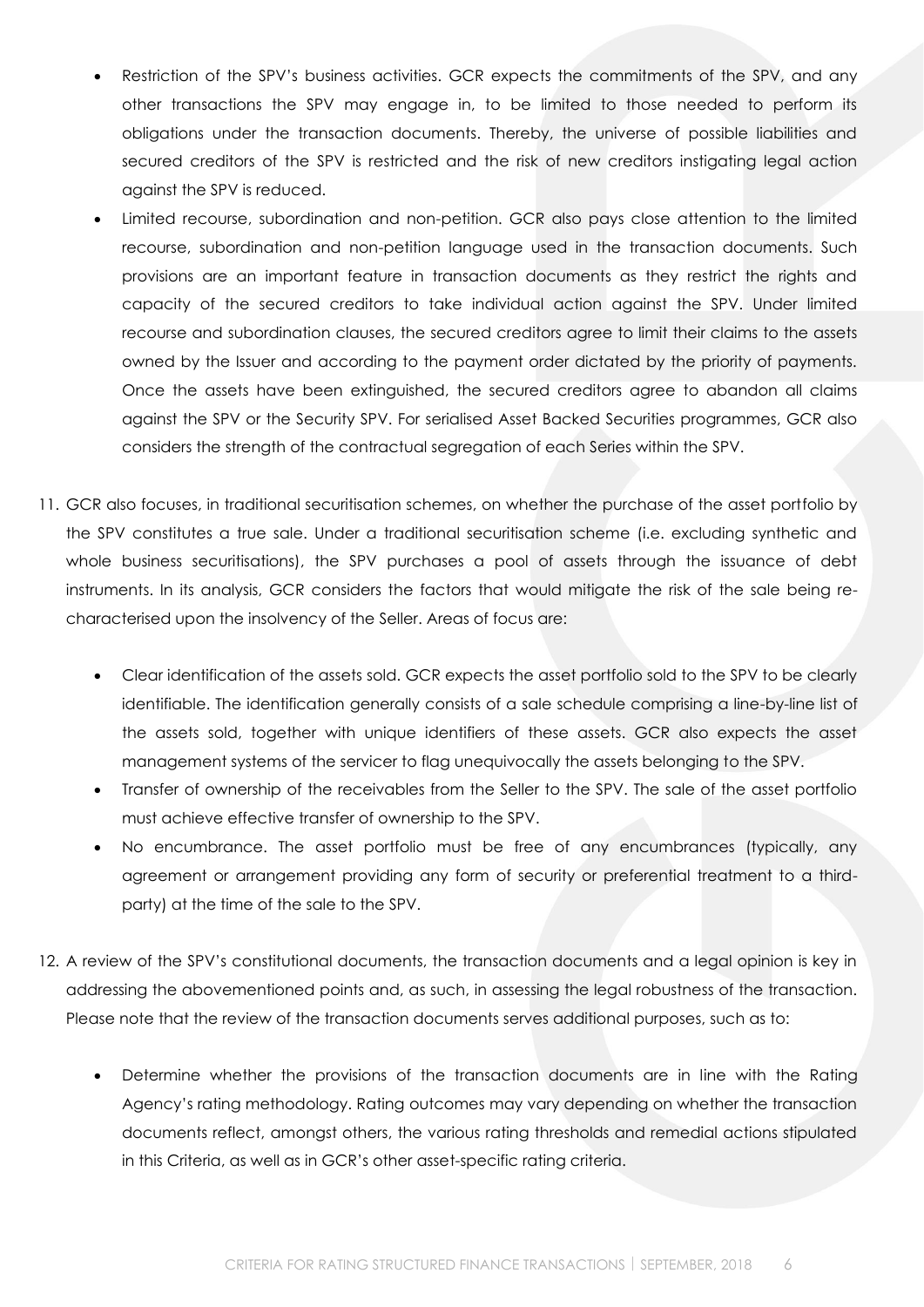- Assess the strength of the various mitigants to the risks born by the SPV. GCR pays close attention to the structural features of the transaction that would contain existing risks or provide additional enhancements. This applies to, amongst other mechanisms, covenants and/or triggers in place.
- Allow GCR to model the financial structure accurately in its cash flow model. As explained later in this document, the cash flow model run by the Rating Agency is a reflection of the structural features of the transaction (such as the cash allocation provisions, etc.), which have a direct impact on the rating of the securities.

## <span id="page-6-0"></span>Legal and Tax Opinions

## <span id="page-6-1"></span>Legal Opinion

13. GCR expects to receive a legal opinion that addresses, amongst other factors, the key legal aspects of the transaction as mentioned earlier in this document, such as the bankruptcy remote nature of the SPV, the true sale, and the legal, valid and binding nature of the transaction documents in all relevant jurisdictions. Ancillary risks such as set-off risk are also expected to be opined on in the legal opinion document. Please refer to Appendix A for a detailed list of the points GCR generally expects to be addressed in the legal opinion. Please note that opinions provided by the arranger's legal counsel with respect to first-time issuers are generally reviewed by external counsel on behalf of GCR. This external review assists GCR in assessing whether the opinion delivered is reasonable, that all relevant risks have been addressed and whether the remoteness of such risks is in line with the targeted ratings.

#### <span id="page-6-2"></span>Tax Opinion

- 14. GCR also reviews the impact of the relevant jurisdiction's tax environment on the cash flows generated in the structure. GCR will incorporate in its analysis any extra-ordinary tax to which the SPV may be subject and that might affect the payments under the rated securities. GCR expects to receive a tax opinion confirming that the ordinary course of the SPV's business is not impeded by the tax environment. The tax opinion is also typically reviewed by an external counsel on behalf of GCR.
- 15. The table below exhibits GCR's expectation in terms of the junctures at which new legal and tax opinions should be provided.

| Table 1: The Provision of Legal and Tax Opinions |                                                                                                                                         |                                                                                                                                                                                                                                  |  |  |
|--------------------------------------------------|-----------------------------------------------------------------------------------------------------------------------------------------|----------------------------------------------------------------------------------------------------------------------------------------------------------------------------------------------------------------------------------|--|--|
| New Issuer or New Series <sup>(1)(2)</sup>       | <b>Significant Structural Amendment</b>                                                                                                 | Tap Issuance                                                                                                                                                                                                                     |  |  |
| At inception of the transaction.                 | Can be in the form of a bring-down letter<br>stipulating that the provisions of the initial<br>opinions are still valid and applicable. | If tap issuance occurs later than 12<br>months since opinions were last<br>provided. Can be in the form of a bring-<br>down letter stipulating that the<br>provisions of the initial opinions are still<br>valid and applicable. |  |  |

*(1) within a Serialised Asset Backed Securities programme*

*(2) for ABCP and CLN programmes, opinions may be provided at a different frequency Source: GCR*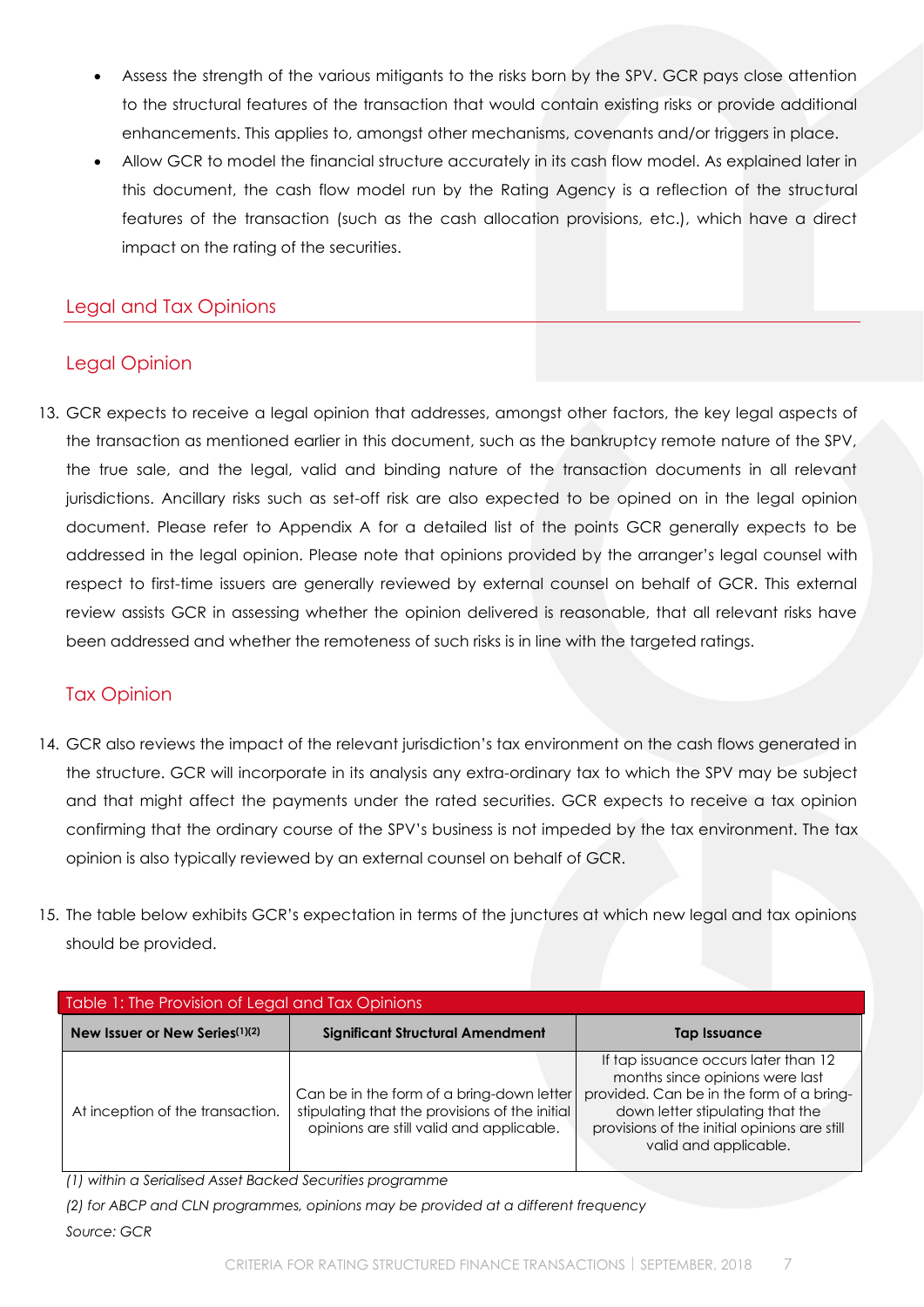- 16. However, GCR may request such opinions on an ad hoc basis, especially if a change in law or the tax environment has occurred since the last opinion was received by GCR.
- 17. Please note that in assessing legal risks and issues pertaining to a transaction, GCR is informed by its general understanding of the legal risks and issues in the relevant jurisdiction. Legal opinions are views expressed by a lawyer or law firm, typically relying on factual assumptions and limited by qualifications. The interpretation and application of the relevant law by courts or other authorities may differ from the opinions provided to GCR and on which it assigns ratings through the application of its rating criteria.

## <span id="page-7-0"></span>Financial Analysis (Traditional Securitisations Only)

- 18. The financial analysis constitutes another cornerstone of the rating process. This Criteria provides a generic perspective on analysing traditional securitisation transactions in particular. Please refer to GCR's asset-specific criteria for more details on its rating approach.
- 19. The purpose of the financial analysis is to assess the ability of the SPV to service the rated debt in a targeted rating scenario. To be able to assign a rating to the notes, the cash flows generated under the transaction must be sufficient to pay the amounts due to the rated notes in a timely manner and in a stressed economic environment.
- 20. GCR performs its financial analysis in two steps, starting with a review of the historical performance of the assets to determine the key assumptions in its cash flow modelling, which constitutes the second phase.

#### <span id="page-7-1"></span>Historical Data Analysis

- 21. To form a view on the expected performance of the assets under a rating scenario, GCR analyses the historical credit performance of the assets. GCR typically analyses the historical occurrence of defaults and recoveries, both on a cumulative basis, as well as prepayments, to form a base case, which corresponds to the expected occurrence of such prevailing credit factors over the life of the transaction, and is typically deemed a 'B(sf)' national scale rating scenario.
- 22. GCR prefers to obtain historical data over a full economic cycle and expects to review at least three years of data. It is important to emphasise that such data should relate to the whole portfolio historically originated by the originator, and not to the sold portfolio only. Please note that GCR may also use data collected from sources other than the originator to derive an appropriate base case should the data provided be inconclusive. In the absence of sufficient information, GCR may decline to rate a transaction.
- 23. The derived base case is then stressed to a degree that varies according to the relevant rating scenario, and is used thereafter as an input to the cash flow model. To apply adequate stress in the relevant jurisdiction and per the relevant rating scenario, GCR first considers the international sovereign rating and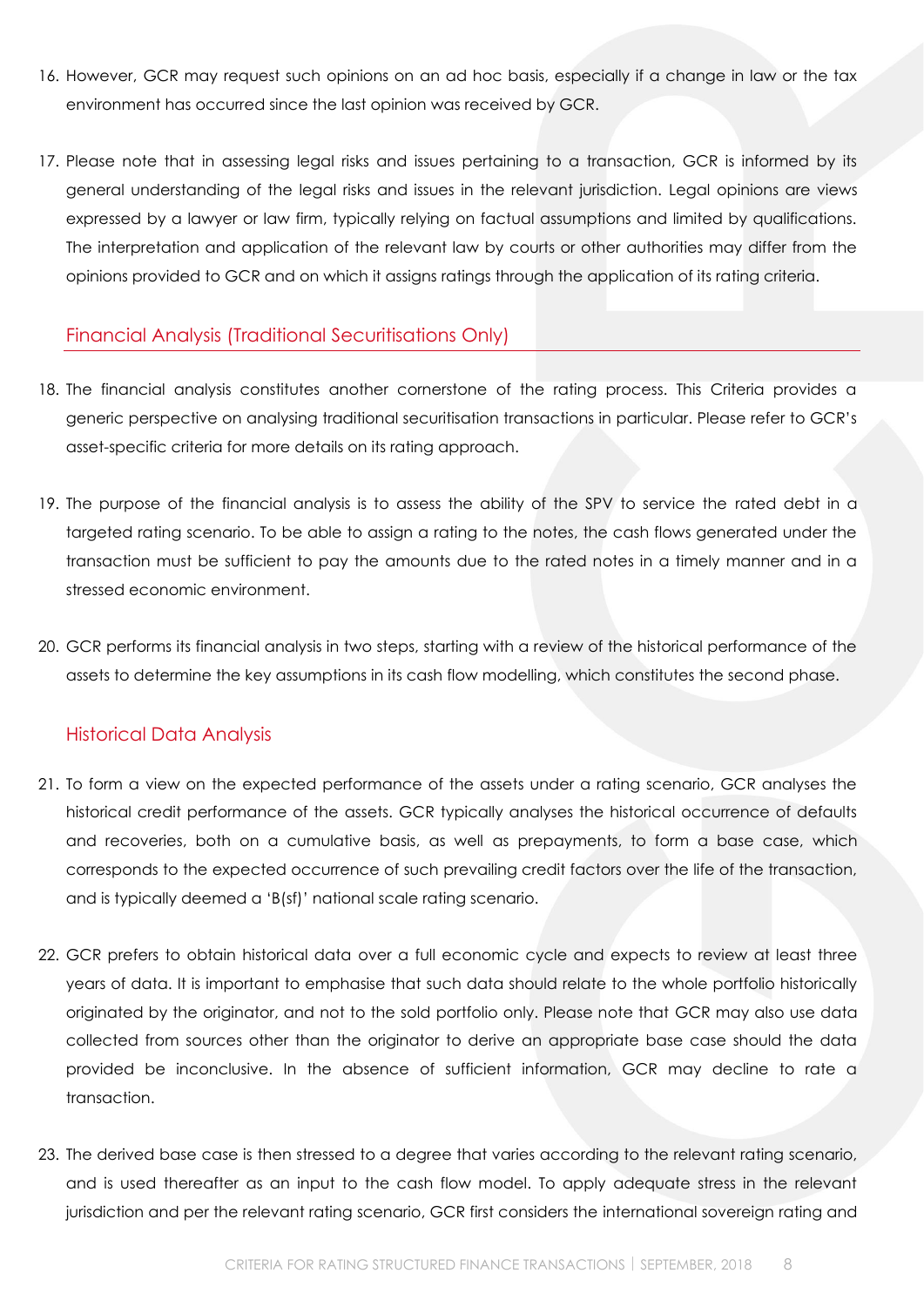its corresponding stress assumption in a rating scenario of 'AAA(xx)(sf)' (on a local scale). The Rating Agency then applies an additional Sovereign Risk Factor which is not embedded in the international stress assumption. Please refer to GCR's report titled Criteria for Rating Consumer Asset Backed Securities for more detail.

24. Please note that the abovementioned analysis typically applies to a granular portfolio with limited concentrations. Some asset portfolios may comprise significant concentrations of, for example, obligors or geographic locations of underlying obligors or security. GCR will analyse the impact of such concentrations on a case-by-case basis, and may assume a linkage between the rating of the securities and the credit risk of the asset(s) that cause(s) the concentration. In such cases, additional credit enhancement may be required to achieve a targeted rating. In certain instances, GCR may not be able to assign a rating to such securities.

#### <span id="page-8-0"></span>Cash Flow Modelling

- 25. The cash flow model constitutes the synthesis of the financial, legal and structural review of the transaction. It determines the ability of the SPV to make payments under a certain tranche of debt and in a given rating scenario by stressing cash inflows, which are mainly driven by the asset portfolio owned by the SPV, and by allocating the monies according to the structural specificities of the transaction and in light of the available credit enhancement.
- 26. The model first simulates the portfolio of assets according to its characteristics (yield, term, etc.) and applies, amongst others, the calculated stressed base case of cumulative defaults, cumulative recoveries and prepayments. As mentioned, the stresses on the base case increase with the targeted rating scenario. The cumulative defaults and recoveries are distributed over the life of the portfolio using default and recovery time vectors.
- 27. The method described above applies particularly to assets with fixed repayment profiles. For assets with no fixed repayment profiles, such as trade receivables and credit card receivables, dynamic methods are used to calculate appropriate credit enhancement.
- 28. GCR generally rates the notes in a pre-enforcement and amortisation period. Although the Rating Agency does not model the revolving period - when the asset portfolio is replenished to its initial level, typically using principal collections - it pays close attention to the portfolio covenants as well as the stop purchase and/or stop issuance triggers in place for the transaction. For perpetually revolving structures, the asset portfolio is modelled using the portfolio covenants in place. Stop purchase and/or stop issuance triggers constitute an important feature of revolving structures and are designed to protect the holders of the rated securities from a decline in the credit quality of the asset portfolio. For any transaction, triggers and covenants may be important elements of GCR's rating analysis.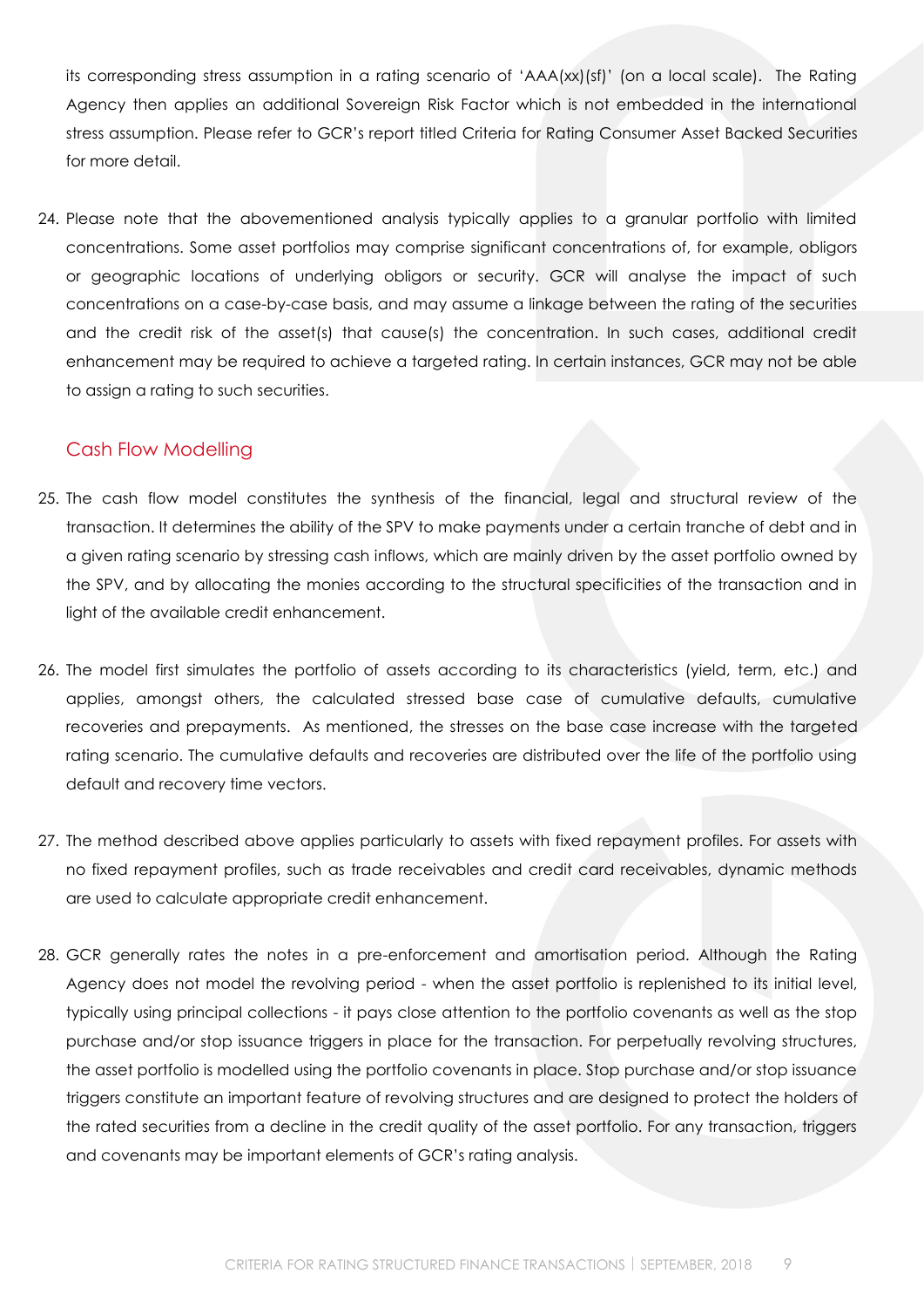- 29. Cash collections, together with other sources of inflows, are then distributed to the notes, while taking into consideration the structural features of the transaction (such as the priority of payments, any deferral mechanism, etc.), the capital structure (i.e. the different tranches of notes and their respective characteristics), any reserves available to the notes, any hedging instrument and the senior expenses incurred by the SPV. Irrespective of the rating scenario, GCR runs its model under a combination of different interest rate environments, varying default and vectors, and prepayment intensities to test the resilience of the cash flows.
- 30. It is important to emphasise that GCR does not structure transactions nor provide any structuring advice. Please refer to Appendix B for a list of the information generally requested by GCR to conduct its rating analysis.

## <span id="page-9-0"></span>Counterparty Risk

- 31. The Issuer is exposed to both operational and financial risks related to the counterparties to which it has outsourced certain functions and to third-party service providers. Operational risk relates to inadequate or failed internal procedures and systems, and has a strong human element. Financial risk relates to 1) the monies belonging to the SPV and transiting through other parties before being deposited into the former's bank account, or 2) payments to be made by a designated counterparty as added protection for the benefit of the security holders.
- 32. If a transaction relies to a large extent on a counterparty without the associated risks being mitigated, the rating of the debt securities is likely to be closely linked to that of the counterparty. To achieve a delinkage between the rating of the notes and the rating of the transaction counterparties, GCR expects the latter to meet the counterparty criteria explained further in this document. The remedial periods prescribed under the counterparty criteria aim to minimise the risk of jump-to-default from the time of a downgrade of a counterparty to its replacement date. GCR will factor any of these criteria not being met into its rating, with a potential outcome being a rating cap.
- 33. The rating thresholds exhibited in this section apply to local ratings in the relevant jurisdiction. Some jurisdictions may present specificities that could cause a deviation from these criteria. In such instances, GCR would communicate the thresholds related to the specific jurisdiction separately.

#### <span id="page-9-1"></span>Originator, Servicer and Back-up Servicer, Administrator Review

#### <span id="page-9-2"></span>**Originator and Servicer**

34. The underwriting process used by the Originator and the ability of the Servicer to administer the asset portfolio on behalf of the SPV are of paramount importance to a securitisation. In many transactions, the Originator and Servicer are the same entity.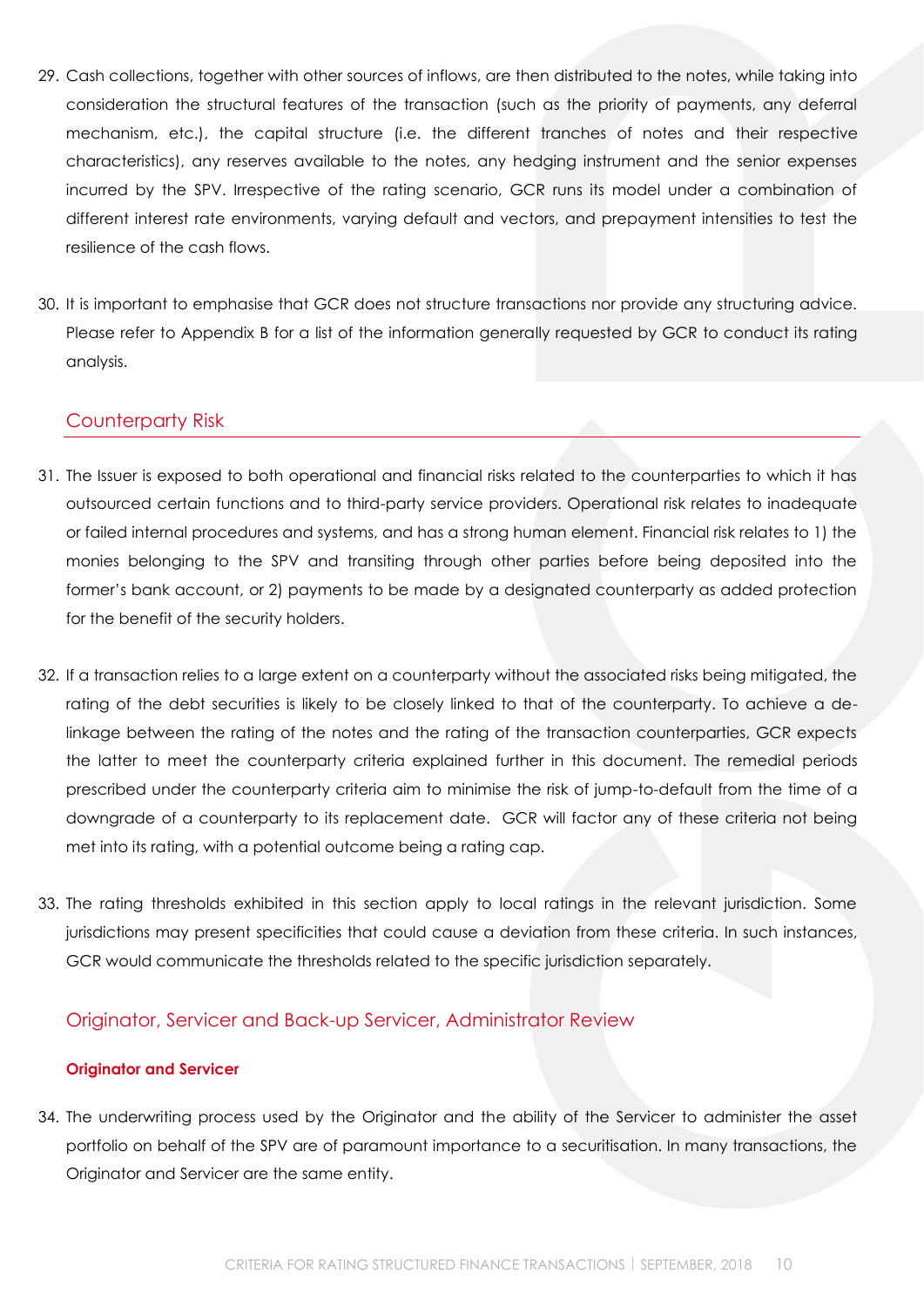- 35. GCR assesses the origination process and the servicing capabilities and capacities of the Originator and the Servicer through an operational review. During the review, the Rating Agency meets with key personnel and management involved in the transaction to assess their experience, the robustness of the credit granting processes and policies in place, the collection procedures and the efficiency of any disaster recovery plan in place. Please refer to Appendix C for a non-exhaustive list of points to be addressed during the review.
- 36. For existing transactions, GCR expects an update review to be conducted on an annual basis to assess changes to policies and procedures, if any.
- 37. In addition to the operational review, an independent audit opinion on the underlying portfolio of assets sold to the SPV is required for each transaction, unless the obligations of the SPV are unconditionally, irrevocably and fully guaranteed by an adequately rated entity. The audit will look at a sample of the asset portfolio data received and will check that the underlying information reported on the data file corresponds to the information reflected on the original files of the obligor and/or the Originator's system. The size of the sample is determined as follows:

| Table 2: Size of the Portfolio Sample for the Purpose of the Audit Opinion |                                                                       |  |  |  |
|----------------------------------------------------------------------------|-----------------------------------------------------------------------|--|--|--|
| <b>Maximum Targeted</b><br><b>National Scale Rating</b>                    | <b>Sample Size</b>                                                    |  |  |  |
| AAA(sf)                                                                    | 95% confidence interval /1% error margin with a minimum of 10% of the |  |  |  |
|                                                                            | total pool                                                            |  |  |  |
| $BBB+(sf)$                                                                 | 95% confidence interval /5% error margin with a minimum of 5% of the  |  |  |  |
|                                                                            | total pool                                                            |  |  |  |

38. GCR expects an audit opinion to be provided at inception of the transaction. A new audit opinion would be required if a tap issuance occurs more than 12 months since the previous opinion was provided.

#### <span id="page-10-0"></span>**Back-up Servicer**

- 39. GCR prefers each transaction that involves a primary Servicer to be supported by a back-up servicer at closing. However, this is not a systematic requirement. For "vanilla" asset classes, i.e. assets that do not require specific skills to be managed and where various substitute counterparties in the market are available to manage them, and where the servicer is adequately rated, GCR does not require the appointment of a back-up servicer from inception of the transaction. Such requirement is more likely to apply to servicers with a low or no rating and/or where the skills required to administer the assets are very specialised.
- 40. GCR performs an operational review on the back-up servicer similar to that of the servicer review. Adequate replacement mechanisms are needed that will substitute the servicer well before its insolvency to avoid any disruption in cash flows.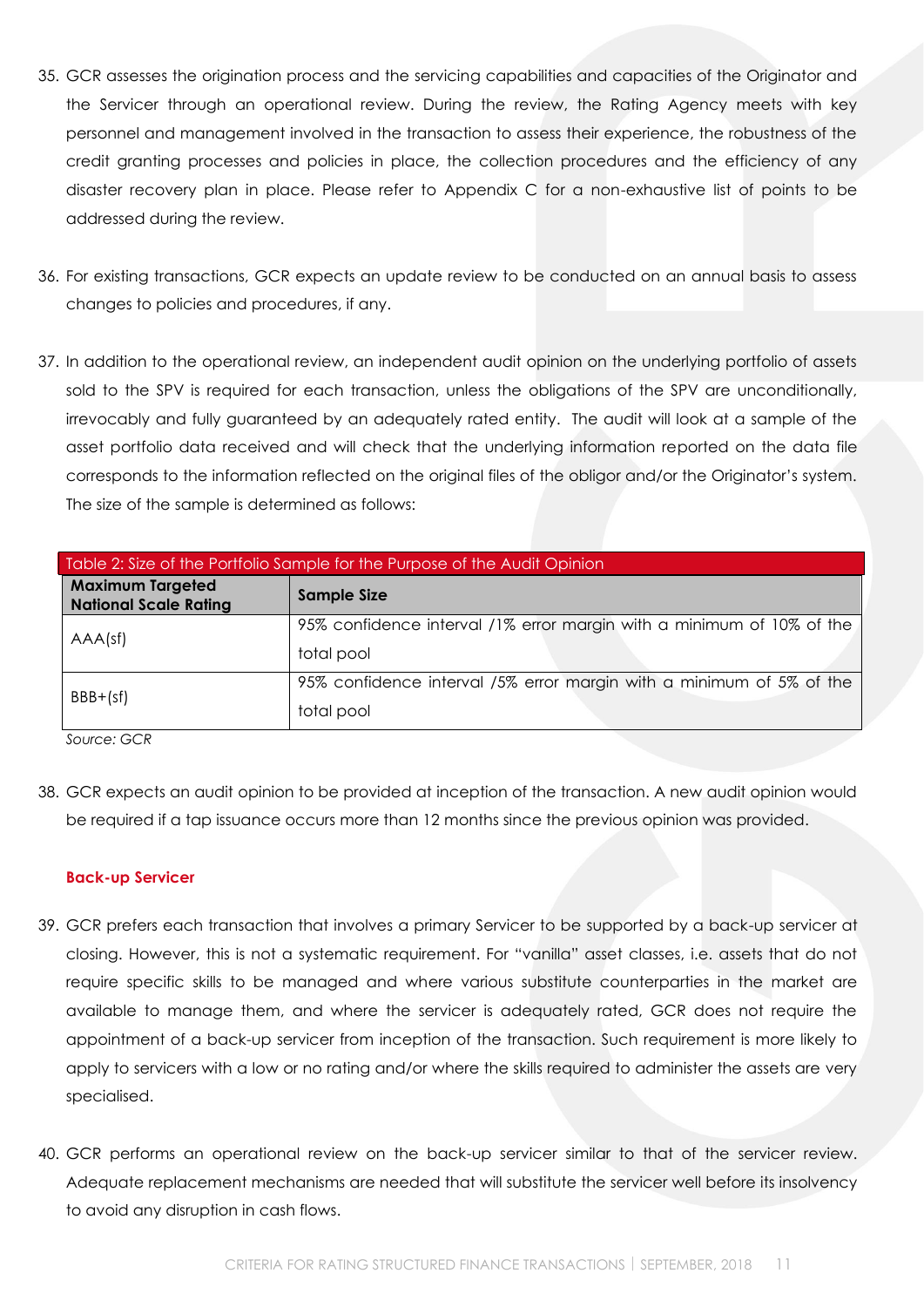- 41. To achieve a rating of 'AAA(sf)' in a given jurisdiction, GCR generally expects the servicer and back-up servicer to be rated at least 'BBB-(sf)' (BBB minus) on a local scale basis in the given jurisdiction, or to have a minimum Servicer Quality ("SQ") rating of 'SQ2-' (SQ2 minus). Rating-based triggers would be acceptable to prompt a replacement by the back-up servicer.
- 42. SQ ratings consider the operational and financial stability of a servicer, as well as its ability to respond to changing market conditions. Such assessment is based on a servicer's organisational structure and management strength, its financial profile, information technology and reporting capabilities, as well as its strategic goals.
- 43. For unrated or low-rated servicers, asset performance- related triggers would be acceptable if they facilitate an early transition to the back-up servicer.
- 44. Please note that the absence of a back-up servicer when needed may lead to a cap on the rating of the debt securities.

#### <span id="page-11-0"></span>**Administrator**

- 45. The main role of the Administrator is to administer the priority of payments, maintain the various accounts in the name of the SPV and to perform the various administrative duties to ensure the corporate existence of the SPV. GCR expects an experienced Administrator to be appointed. Should the contemplated administrator lack the expected track record, GCR will assess its ability to perform its role. The Administrator and Servicer are in many instances the same entity.
- 46. GCR expects efficient replacement triggers to allow a successor to become operational when needed.

#### <span id="page-11-1"></span>Commingling Risk

#### <span id="page-11-2"></span>**In relation to the Originator/Servicer**

- 47. In many securitisations, the underlying obligors are not notified of the transfer of the assets from the originator/servicer to the SPV at the time of sale. As a result, although the sale of assets has taken place, the underlying obligors carry on making payments on their loans to the Originator/Servicer, that, in turn, transfers the monies collected and belonging to the SPV to the latter's bank account.
- 48. Commingling risk refers to the possibility that the monies belonging to the SPV that are in transit through the Originator/Servicer's bank accounts are commingled with the latter's assets in the event of its bankruptcy. To mitigate this risk, GCR expects such monies to be swept into the SPV's bank account at a frequency that corresponds with the rating of the Originator/Servicer and with the maximum targeted rating of the securities.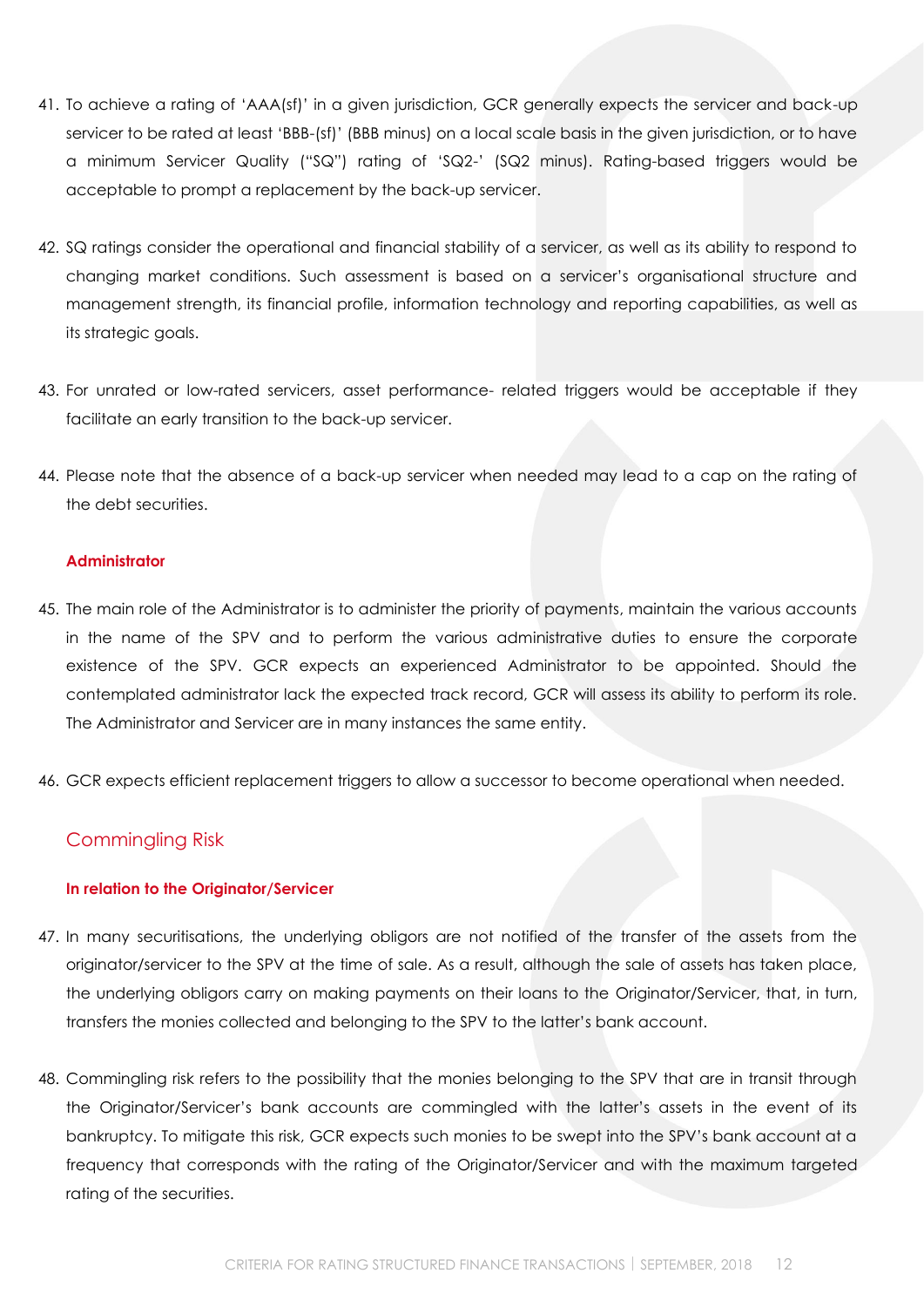| Table 3: Commingling Risk Related to the Originator/Servicer                        |                                                           |                                                               |  |  |
|-------------------------------------------------------------------------------------|-----------------------------------------------------------|---------------------------------------------------------------|--|--|
| <b>Maximum Targeted</b><br><b>National Scale Rating of the</b><br><b>Securities</b> | <b>National Scale Rating Threshold of</b><br>Counterparty | <b>Collections Sweep Frequency to</b><br><b>SPV's Account</b> |  |  |
|                                                                                     | $A1+$                                                     | Until next payment date                                       |  |  |
| AAA to AA-                                                                          | $\geq$ A 1                                                | At least once a month                                         |  |  |
|                                                                                     | $\geq$ A2                                                 | At least once a week                                          |  |  |
|                                                                                     | $\geq$ A3 and $\geq$ BBB-                                 | At least each working day                                     |  |  |
|                                                                                     | $\geq$ A1                                                 | Until next payment date                                       |  |  |
| $A+$ to $BBB+$                                                                      | $\geq$ A2                                                 | At least once a month                                         |  |  |
|                                                                                     | $\geq$ A3 and $\geq$ BBB-                                 | At least each 2 working days                                  |  |  |
|                                                                                     | $<$ BBB-                                                  | Borrower notification to pay directly                         |  |  |
|                                                                                     |                                                           | into the SPV's bank account                                   |  |  |
|                                                                                     | $\geq$ A2                                                 | Until next payment date                                       |  |  |
| <b>BBB</b> and below                                                                | $\geq$ A3                                                 | At least once a month                                         |  |  |
|                                                                                     | < A3                                                      | Borrower notification to pay directly                         |  |  |
|                                                                                     |                                                           | into the SPV's bank account                                   |  |  |

- 49. For transactions where the obligor pays directly into a bank account opened in the name of a bankruptcy remote SPV (typically a collections SPV), the above criteria do not apply and there is no minimum expectation concerning the rating of the Originator/Servicer.
- 50. For unrated entities or where the sweep period is longer than the abovementioned frequencies, GCR will assess the commingling quantum, which corresponds to the maximum estimated asset collections during the commingling horizon. The commingling horizon is the number of days between each cash sweep (taking into account any contractual payment grace period, plus the assumed debtors' notification period). Such commingling quantum may result in additional credit enhancement expected to sustain the targeted ratings.

#### <span id="page-12-0"></span>**In relation to the Account Bank**

51. The monies received by the SPV from the collateral are typically held in an account opened in the name of the SPV at an Account Bank. In this instance as well, the SPV is exposed to the credit risk of the bank and could see its cash commingled with the bank's assets upon the latter's bankruptcy. The table below shows the remedial actions related to an account bank should its rating fall below a certain threshold.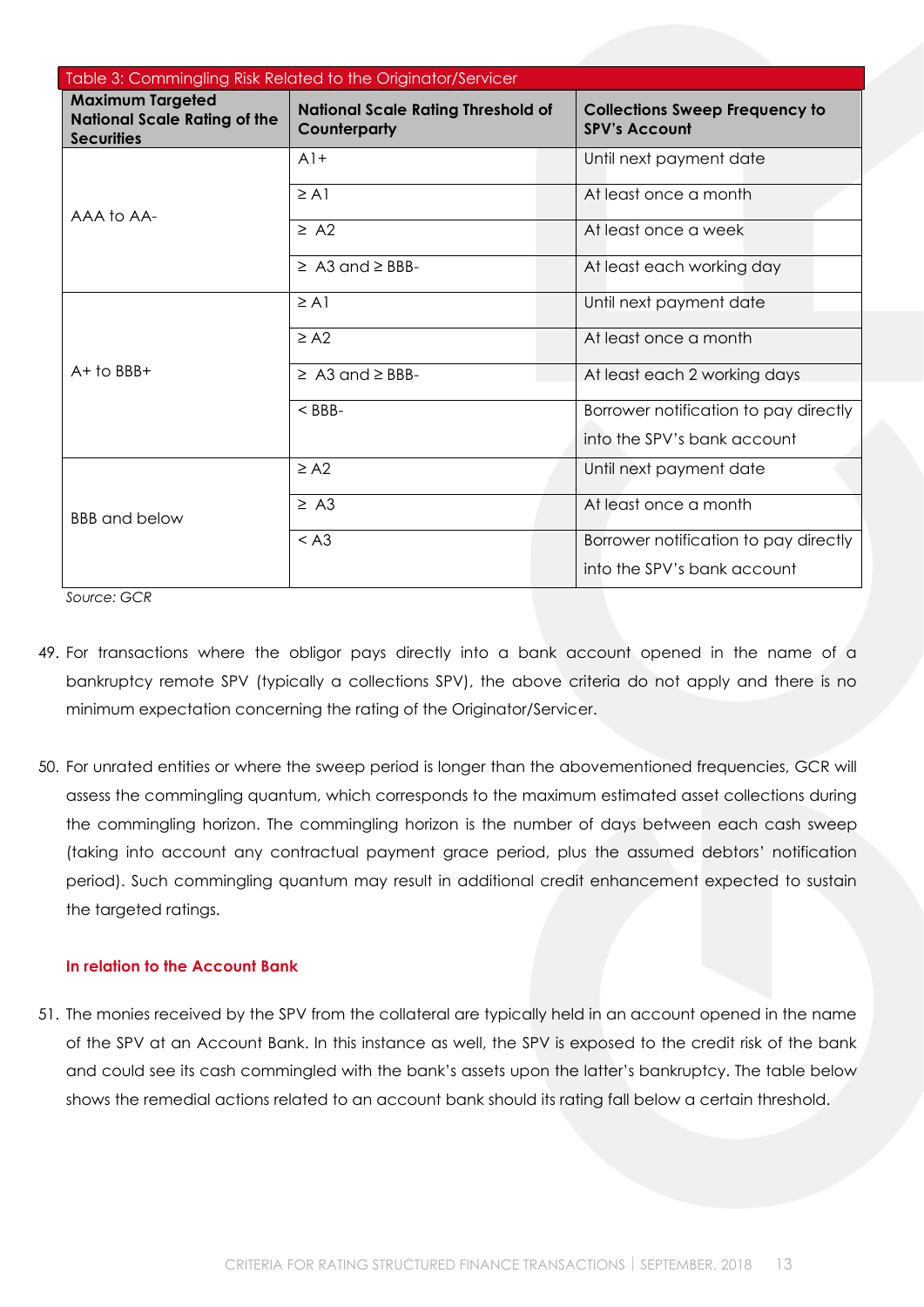| Table 4: Account Bank Rating Thresholds and Remedial Actions                        |                                                              |                                                                                                                                        |                  |  |
|-------------------------------------------------------------------------------------|--------------------------------------------------------------|----------------------------------------------------------------------------------------------------------------------------------------|------------------|--|
| <b>Maximum Targeted</b><br><b>National Scale Rating of the</b><br><b>Securities</b> | <b>National Scale Rating</b><br>Threshold of<br>Counterparty | <b>Remedial Action Upon</b><br><b>Maximum Timing of</b><br><b>Downgrade Below</b><br><b>Remedial Action</b><br><b>Rating Threshold</b> |                  |  |
|                                                                                     |                                                              | 1. Replacement with a                                                                                                                  |                  |  |
|                                                                                     |                                                              | suitably-rated bank.                                                                                                                   |                  |  |
|                                                                                     |                                                              | 2. Obligations                                                                                                                         |                  |  |
| AAA to AA-                                                                          | A <sub>1</sub>                                               | unconditionally and                                                                                                                    |                  |  |
|                                                                                     |                                                              | irrevocably                                                                                                                            | 30 calendar days |  |
|                                                                                     |                                                              | guaranteed by a                                                                                                                        |                  |  |
|                                                                                     |                                                              | suitably-rated                                                                                                                         |                  |  |
|                                                                                     |                                                              | counterparty.                                                                                                                          |                  |  |
| $A+$ to BBB+                                                                        | A <sub>2</sub>                                               | Same as above                                                                                                                          | 30 calendar days |  |
| <b>BBB</b> and below<br>$\sim$ $\sim$ $\sim$                                        | A <sub>3</sub>                                               | Same as above                                                                                                                          | 15 calendar days |  |

52. Please note that these criteria also apply to the account bank related to the collections SPV, if any.

## <span id="page-13-0"></span>Hedge Counterparty

53. Where transactions rely on a hedge agreement, GCR expects the remedial actions stipulated in the table below to be in place to mitigate the risk of non-payment by the counterparty.

| Table 5: Hedge Counterparty Rating Thresholds and Remedial Actions                  |                                                              |                                                                                  |                                                    |  |
|-------------------------------------------------------------------------------------|--------------------------------------------------------------|----------------------------------------------------------------------------------|----------------------------------------------------|--|
| <b>Maximum Targeted</b><br><b>National Scale Rating of the</b><br><b>Securities</b> | <b>National Scale Rating</b><br>Threshold of<br>Counterparty | <b>Remedial Action Upon</b><br><b>Downgrade Below</b><br><b>Rating Threshold</b> | <b>Maximum Timing of</b><br><b>Remedial Action</b> |  |
|                                                                                     |                                                              | 1. Replacement with a                                                            |                                                    |  |
|                                                                                     |                                                              | suitably-rated bank.                                                             |                                                    |  |
|                                                                                     |                                                              | 2. Obligations                                                                   |                                                    |  |
|                                                                                     | A <sub>1</sub>                                               | unconditionally and                                                              |                                                    |  |
| AAA to AA-                                                                          |                                                              | irrevocably                                                                      | 30 calendar days                                   |  |
|                                                                                     |                                                              | guaranteed by a                                                                  |                                                    |  |
|                                                                                     |                                                              | suitably rated                                                                   |                                                    |  |
|                                                                                     |                                                              | counterparty.                                                                    |                                                    |  |
|                                                                                     |                                                              | 3. Collateral support                                                            |                                                    |  |
|                                                                                     |                                                              | posted.                                                                          |                                                    |  |
| $A+$ to BBB+                                                                        | A2                                                           | Same as above                                                                    | 30 calendar days                                   |  |
| <b>BBB</b> and below                                                                | A <sub>3</sub>                                               | Same as above                                                                    | 15 calendar days                                   |  |

*Source: GCR*

54. GCR expects automatic termination events in favour of the hedge counterparty to be limited. GCR also expects a collateral agreement to be in place at closing of the transaction. Finally, GCR expects the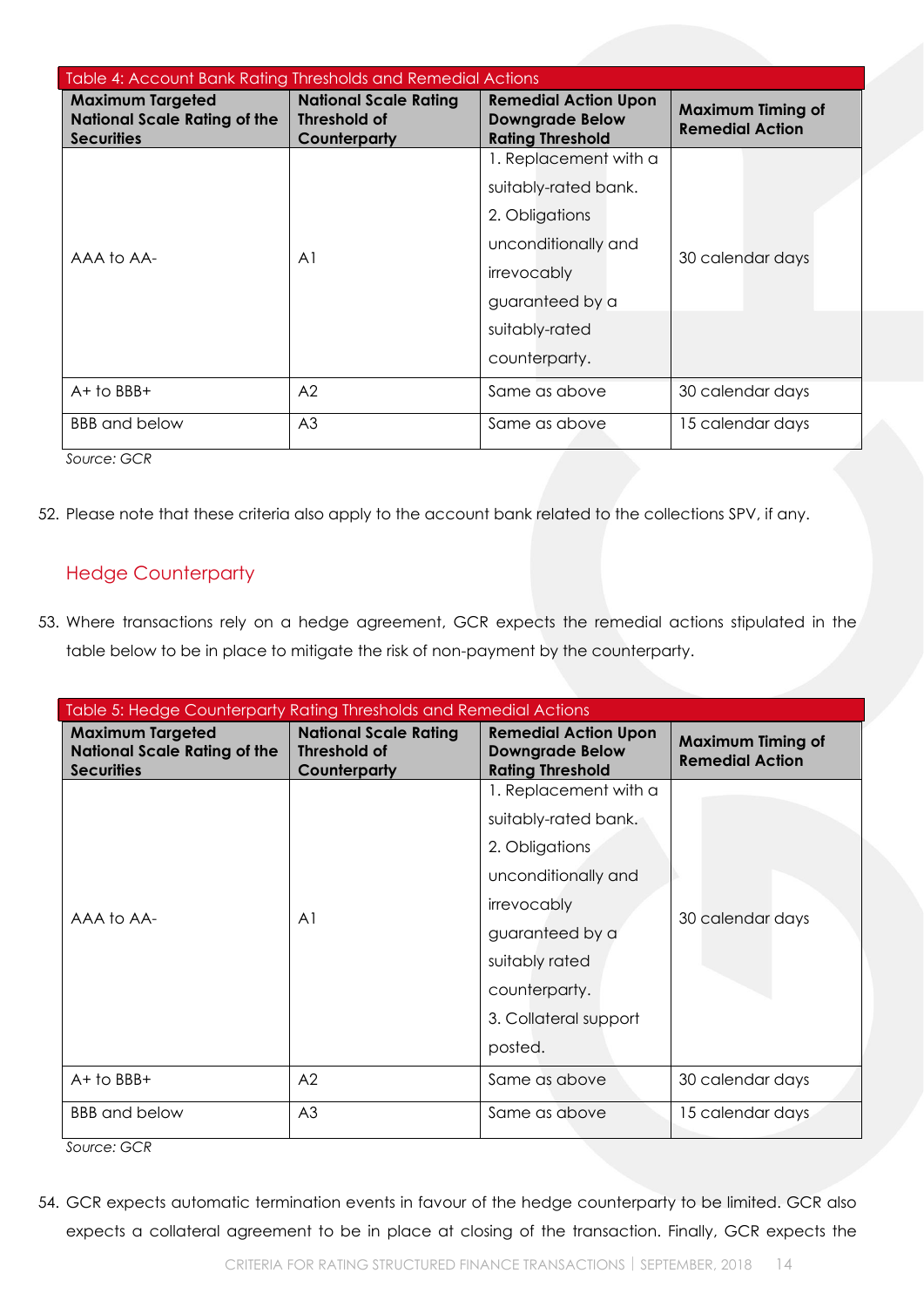potential termination net settlement payments to be paid by the SPV to the hedge counterparty to be subordinated to any payments under any rated debt security if the termination is caused by a default of the hedge counterparty.

## <span id="page-14-0"></span>Liquidity Facility Provider

55. Liquidity facilities are used to mitigate the repayment risk caused by a mismatch between maturity of the SPV's assets and that of the debt issued, or to alleviate the risk of interruption of payments caused by operational issues.

Liquidity facilities are typically involved in:

- A. securitisations where medium and long-term debt is issued, where the main role of the facility is to allow the SPV to resume payments in the event of a disruption of cash flows caused by events of an operational nature, such as the transition to a back-up servicer or a market disruption; or
- B. when short-term debt is issued against longer maturing assets, where liquidity facility then mitigates the liquidity risk caused by such maturity mismatches.

Please note that in most instances, the liquidity facility does not cover the credit (e.g. default) risk on the assets.

#### <span id="page-14-1"></span>**Liquidity Facilities in Transactions with No Significant Liquidity Mismatch (listed as A) above)**

56. GCR does not normally expect a liquidity facility to be in place in structures where there is no significant liquidity mismatch between the assets and securities issued. This is typically the case for pass-through transactions where medium and long-term debt is issued. The structural features of the transaction (e.g. a combined waterfall allowing all collections on the asset portfolio to service the interest on the notes first), the back-up servicing arrangement allowing the standby servicer to step in early enough to avoid any disruption in the payment of the debt, as well as the robustness of the financial market players in the relevant jurisdiction are considered by GCR as providing adequate comfort in the absence of a liquidity facility arrangement. Should GCR be of the opinion that any of these mitigants are insufficient, the Rating Agency would expect a liquidity facility agreement to be in place with an adequately rated counterparty. The quantum of the facility would be sized according to the specificities of the transaction.

| Table 6: Liquidity Facility Rating Thresholds and Remedial Actions                  |                                                                     |                                                                                  |                                                    |  |
|-------------------------------------------------------------------------------------|---------------------------------------------------------------------|----------------------------------------------------------------------------------|----------------------------------------------------|--|
| <b>Maximum Targeted</b><br><b>National Scale Rating of the</b><br><b>Securities</b> | <b>National Scale Rating</b><br><b>Threshold of</b><br>Counterparty | <b>Remedial Action Upon</b><br><b>Downgrade Below</b><br><b>Rating Threshold</b> | <b>Maximum Timing of</b><br><b>Remedial Action</b> |  |
|                                                                                     |                                                                     | 1. Replacement with a                                                            |                                                    |  |
|                                                                                     |                                                                     | suitably-rated                                                                   |                                                    |  |
| AAA to AA-                                                                          | A <sup>1</sup>                                                      | counterparty.                                                                    | 30 calendar days                                   |  |
|                                                                                     |                                                                     | 2. Obligations                                                                   |                                                    |  |
|                                                                                     |                                                                     | unconditionally and                                                              |                                                    |  |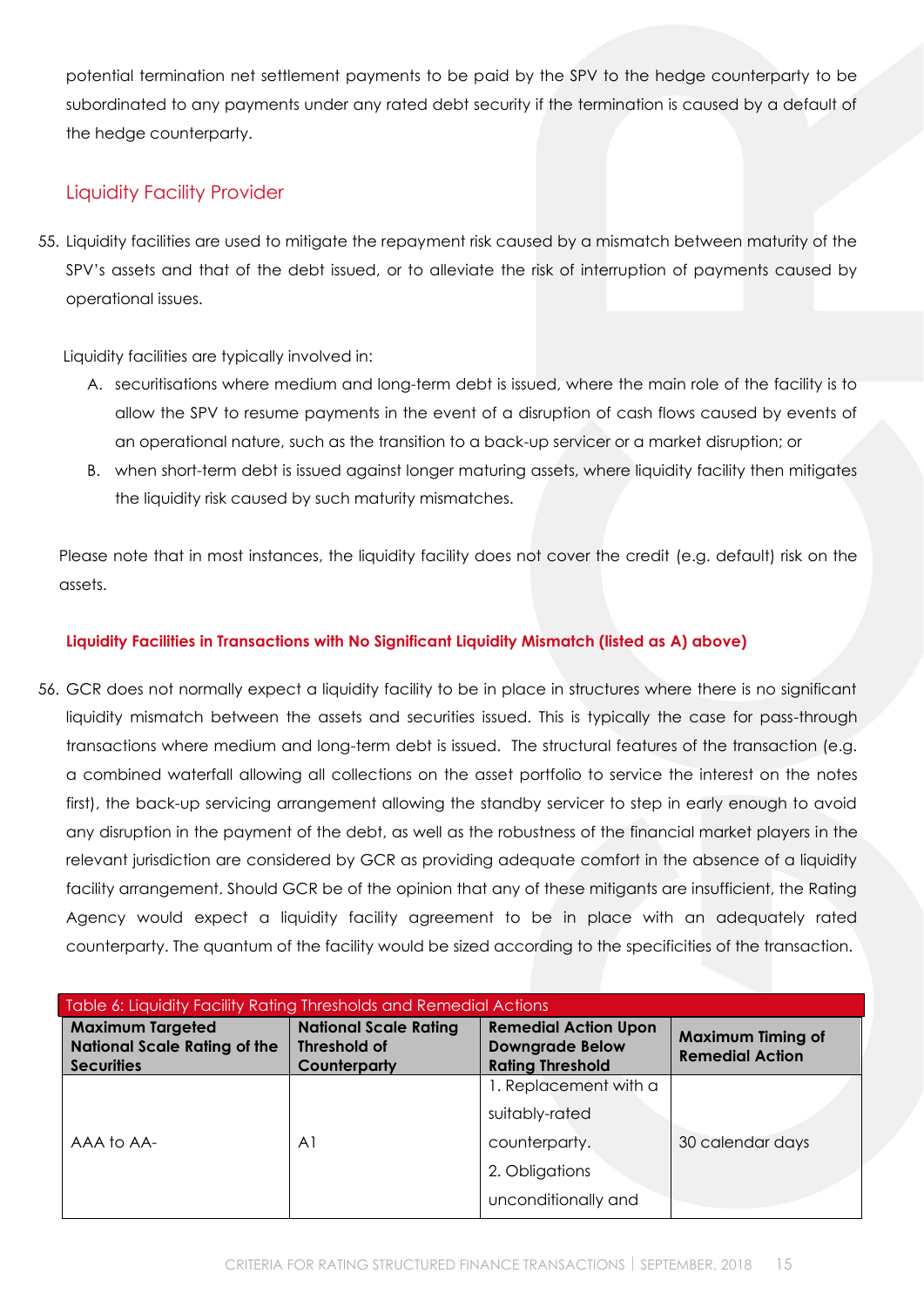|                      |                | irrevocably           |                  |
|----------------------|----------------|-----------------------|------------------|
|                      |                | guaranteed by a       |                  |
|                      |                | suitably rated        |                  |
|                      |                | counterparty.         |                  |
|                      |                | 3. Full drawdown of   |                  |
|                      |                | the facility into the |                  |
|                      |                | SPV's bank account.   |                  |
| $A+$ to BBB+         | A <sub>2</sub> | Same as above         | 30 calendar days |
| <b>BBB</b> and below | A <sub>3</sub> | Same as above         | 15 calendar days |

#### <span id="page-15-0"></span>**Liquidity Facilities in Transactions with Significant Liquidity Mismatch (listed as 2) above)**

- 57. The presence of a liquidity facility in structures where there is a significant mismatch between the assets purchased by the SPV and the debt issued is critical in assigning a rating. This is typically the case for conduits that issue short-term debt backed by assets with longer maturities, or securitisations issuing shortterm debt in addition to medium to long-term securities.
- 58. Given the significant reliance on the liquidity facility provider for the purpose of the rating, a linkage between the rating of the facility provider and the rating of the short-term notes is likely to exist. This means that should the rating of the liquidity facility provider vary, the rating of the notes may vary as well.
- 59. The following table shows the different rating thresholds and remedial actions necessary to maintain the rating on the notes in the event of a downgrade of the liquidity facility provider.

| Table 7: Liquidity Facility Rating Thresholds and Remedial Actions                  |                                                                     |                                                                                  |                                                    |  |
|-------------------------------------------------------------------------------------|---------------------------------------------------------------------|----------------------------------------------------------------------------------|----------------------------------------------------|--|
| <b>Maximum Targeted</b><br><b>National Scale Rating of the</b><br><b>Securities</b> | <b>National Scale</b><br><b>Rating Threshold</b><br>of Counterparty | <b>Remedial Action Upon</b><br><b>Downgrade Below Rating</b><br><b>Threshold</b> | <b>Maximum Timing of</b><br><b>Remedial Action</b> |  |
| $A1+$                                                                               | $A1+$                                                               | 1. Replacement with a suitably-                                                  | 30 calendar days                                   |  |
|                                                                                     |                                                                     | rated counterparty.                                                              |                                                    |  |
|                                                                                     |                                                                     | 2. Obligations unconditionally                                                   |                                                    |  |
|                                                                                     |                                                                     | and irrevocably guaranteed by                                                    |                                                    |  |
|                                                                                     |                                                                     | a suitably-rated counterparty.                                                   |                                                    |  |
|                                                                                     |                                                                     | 3. Full drawdown of the facility                                                 |                                                    |  |
|                                                                                     |                                                                     | into the SPV's bank account.                                                     |                                                    |  |
| A <sub>1</sub>                                                                      | A <sub>1</sub>                                                      | Same as above                                                                    | 30 calendar days                                   |  |
| A2                                                                                  | A <sub>2</sub>                                                      | Same as above                                                                    | 30 calendar days                                   |  |

*Source: GCR*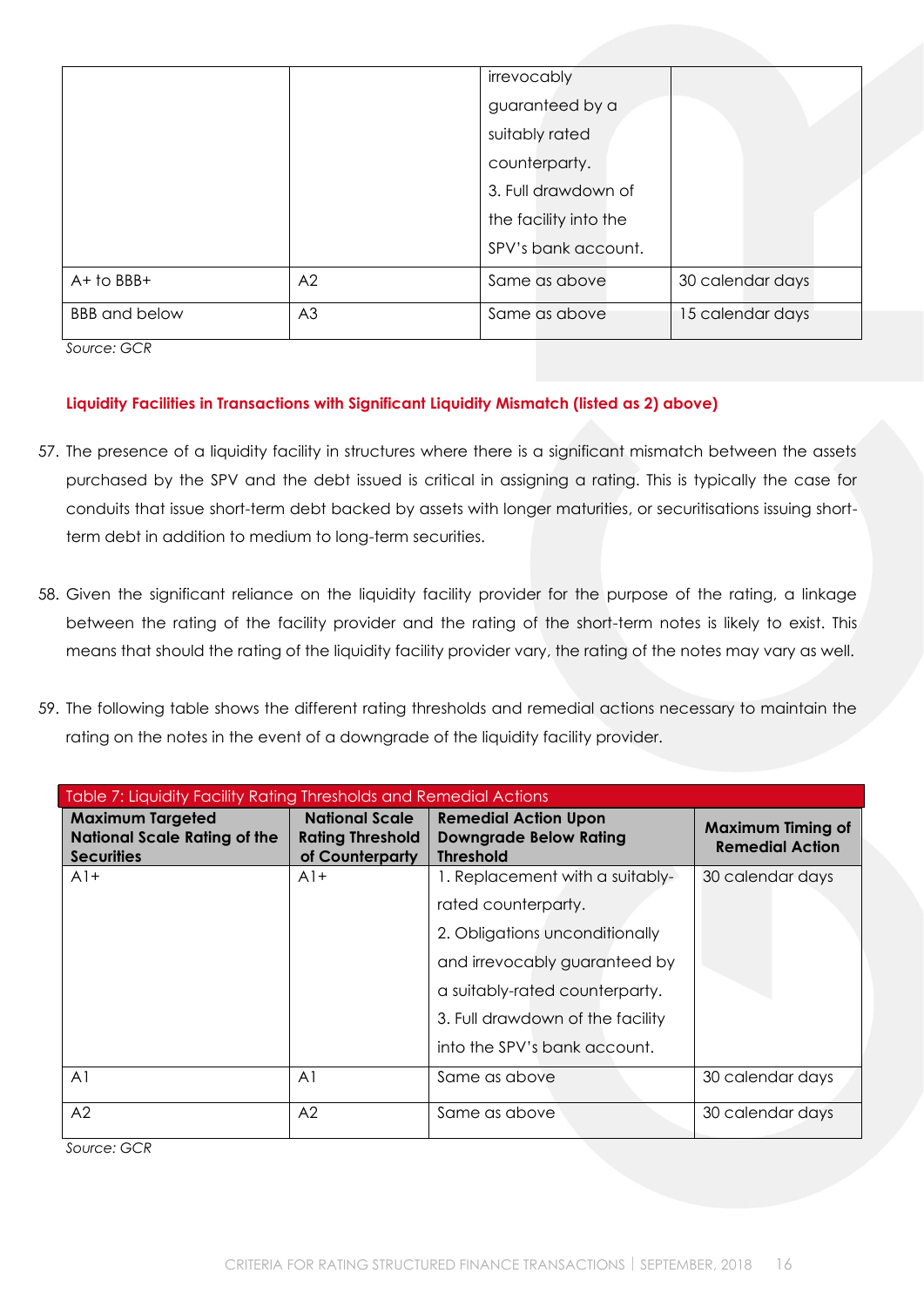## <span id="page-16-0"></span>Permitted Investments

- 60. The SPV may elect to reinvest the monies in its bank account to increase return. However, both the tenor and the credit quality of these investments (the "Permitted Investments") can have an impact on the rating of the securitisation debt if it is deemed inadequate.
- 61. GCR expects the Permitted Investments to mature at least two days prior to the next payment date as set out in the transaction documentation and to pay interest and principal in full at maturity.
- 62. The table below shows the rating compatibility of the Permitted Investments and the rated debt.

| Table 8: Permitted Investment Rating Thresholds                                     |                                                             |                                                               |                                                    |  |
|-------------------------------------------------------------------------------------|-------------------------------------------------------------|---------------------------------------------------------------|----------------------------------------------------|--|
| <b>Maximum Targeted</b><br><b>National Scale Rating of the</b><br><b>Securities</b> | Minimum<br><b>National scale</b><br>rating of<br>investment | <b>Remedial Action Upon</b><br><b>Downgrade of Investment</b> | <b>Maximum Timing of</b><br><b>Remedial Action</b> |  |
| AAA to AA-                                                                          | $A1+$ or $AA-$                                              | Replacement with suitably-rated<br>investment.                | 30 calendar days                                   |  |
|                                                                                     | Al or $A+^*$                                                | Replacement with suitably-rated<br>investment.                | 30 calendar days                                   |  |
| $A+$ to BBB+                                                                        | A $1$ or $BBB+$                                             | Same as above                                                 | 30 calendar days                                   |  |
| <b>BBB</b> and below                                                                | A <sub>3</sub> or BBB-                                      | Same as above                                                 | 15 calendar days                                   |  |

*\* If investment is maturing no later than 30 calendar days* 

*Source: GCR*

63. Certain transactions involve Guaranteed Investment Contracts ("GIC") whereby the GIC provider guarantees the SPV a certain return on its cash. The table below shows the rating threshold related to the GIC provider and the remedial actions expected to be taken in the event of a its downgrade in order to maintain the ratings of the securities.

| Table 9: GIC Provider Rating Thresholds and Remedial Actions                        |                                                                     |                                                                                  |                                                    |
|-------------------------------------------------------------------------------------|---------------------------------------------------------------------|----------------------------------------------------------------------------------|----------------------------------------------------|
| <b>Maximum Targeted</b><br><b>National Scale Rating of the</b><br><b>Securities</b> | <b>National Scale Rating</b><br><b>Threshold of</b><br>Counterparty | <b>Remedial Action Upon</b><br><b>Downgrade Below Rating</b><br><b>Threshold</b> | <b>Maximum Timing of</b><br><b>Remedial Action</b> |
| AAA to AA-                                                                          | A1                                                                  | 1. Replacement with a                                                            | 30 calendar days                                   |
|                                                                                     |                                                                     | suitably-rated                                                                   |                                                    |
|                                                                                     |                                                                     | counterparty and at least                                                        |                                                    |
|                                                                                     |                                                                     | same return is guaranteed                                                        |                                                    |
|                                                                                     |                                                                     | under the new GIC.                                                               |                                                    |
|                                                                                     |                                                                     | 2. If the return under the                                                       |                                                    |
|                                                                                     |                                                                     | new GIC contract is lower                                                        |                                                    |
|                                                                                     |                                                                     | than the previous one in                                                         |                                                    |
|                                                                                     |                                                                     | place, the previous GIC                                                          |                                                    |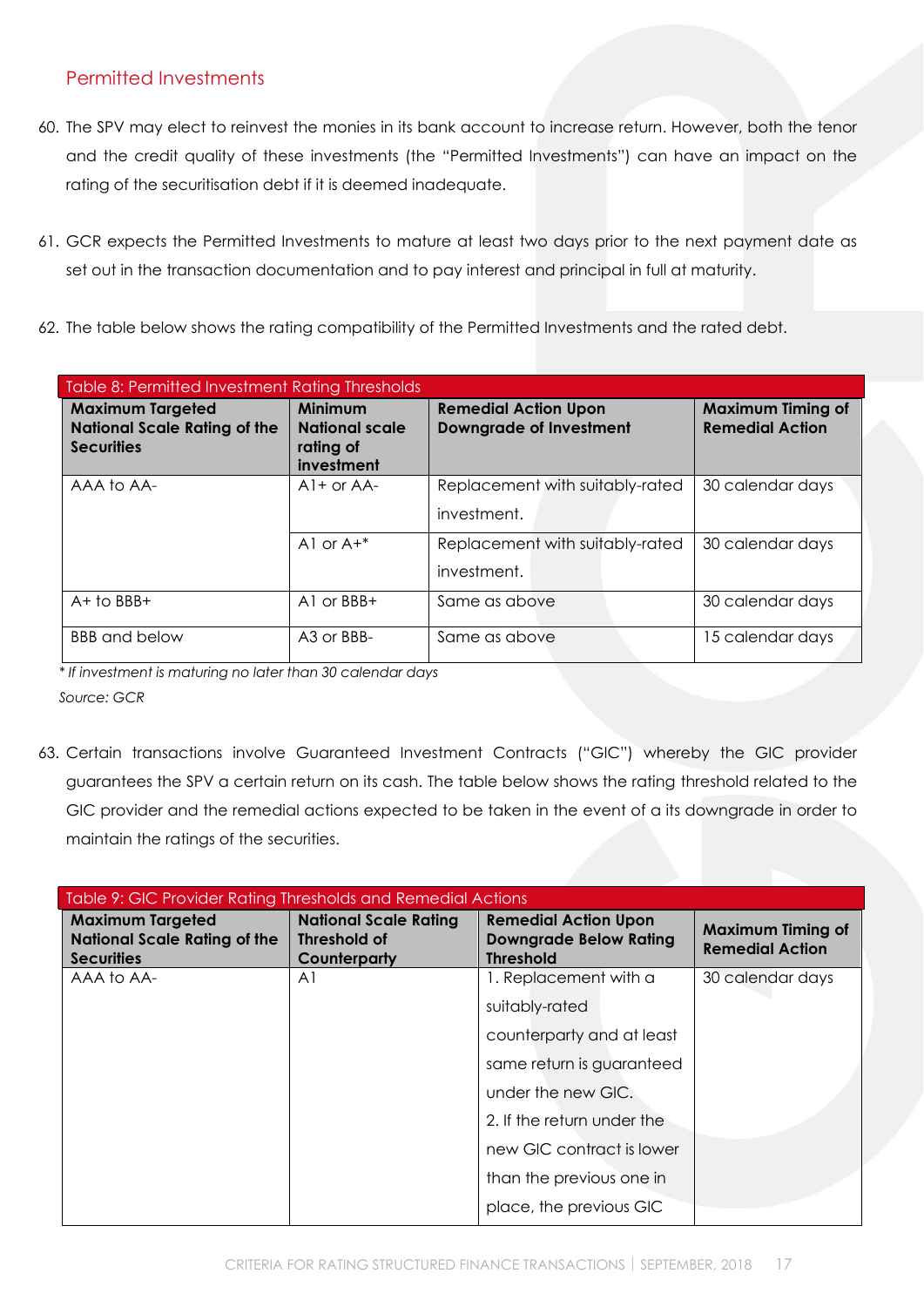|                      |                | provider must post     |                  |
|----------------------|----------------|------------------------|------------------|
|                      |                | collateral*.           |                  |
|                      |                | 3. Obligations         |                  |
|                      |                | unconditionally and    |                  |
|                      |                | irrevocably guaranteed |                  |
|                      |                | by a suitably rated    |                  |
|                      |                | counterparty.          |                  |
| $A+$ to BBB+         | A2             | Same as above          | 30 calendar days |
| <b>BBB</b> and below | A <sub>3</sub> | Same as above          | 15 calendar days |

*\* The collateral must be posted into the SPV's bank account and correspond to an amount sufficient to cover the difference between the return under the previous GIC agreement and the new one. Source: GCR*

## <span id="page-17-0"></span>Guarantee Providers

- 64. In addition to the asset portfolio, a transaction may involve a third-party guarantee for the benefit of the rated debt issued by the SPV. Guarantees can be partial or full. A partial guarantee would only offer to repay a portion of the principal owed under the rated securities, while a full guarantee would provide for all payments under the securities in certain events, including the failure of the SPV to make payments to the security holders.
- 65. To take into account the benefit of the guarantee in its rating, GCR expects the guarantee to be legally valid, binding and provided on an irrevocable and unconditional basis. Payments under full guarantees are expected to be made timeously to ensure no disruption of payments with respect to the rated debt. Alternatively, the guarantee must allow for a full drawdown to repay the debt immediately (subject to the terms and conditions of the rated debt).
- 66. GCR closely examines the events that trigger the payments under the guarantee and the timing for calling the guarantee. Should these result in a disruption of payments on the debt, GCR is likely to disregard or attenuate the benefits of the guarantee in its rating analysis.
- 67. Should the reliance on the guarantee provider for the purpose of the rating be significant, a linkage between the rating of the guarantee provider and the rating of securities is likely to exist. This means that should the rating of the guarantee provider vary, the rating of the notes may vary as well.

| Table 10: Guarantee Provider Rating Thresholds and Remedial Actions |                                                     |                                                              |                                                    |
|---------------------------------------------------------------------|-----------------------------------------------------|--------------------------------------------------------------|----------------------------------------------------|
| <b>Maximum Targeted</b><br><b>National Scale Rating of the</b>      | <b>National Scale Rating</b><br><b>Threshold of</b> | <b>Remedial Action Upon</b><br><b>Downgrade Below Rating</b> | <b>Maximum Timing of</b><br><b>Remedial Action</b> |
| <b>Securities</b>                                                   | Counterparty                                        | <b>Threshold</b>                                             |                                                    |
| AAA to BBB                                                          | Same as the maximum                                 | 1. Replacement with a                                        | 30 calendar days                                   |
|                                                                     | targeted rating of the                              | suitably-rated                                               |                                                    |
|                                                                     | securities                                          | counterparty.                                                |                                                    |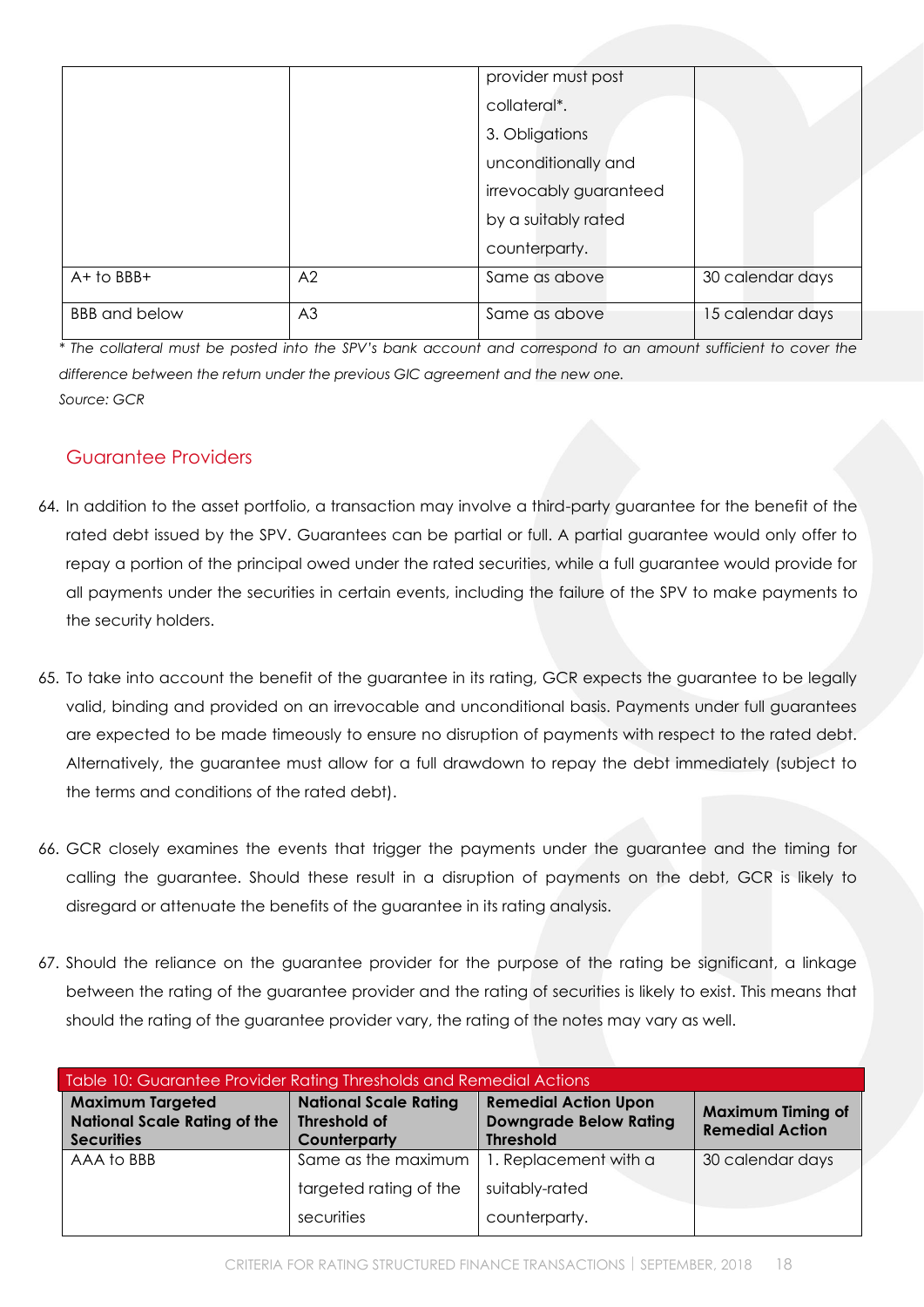|                       |                        | 2. Full drawdown of the      |                  |
|-----------------------|------------------------|------------------------------|------------------|
|                       |                        | facility into the SPV's bank |                  |
|                       |                        | account.                     |                  |
| <b>BBB-</b> and below | Same as the maximum    | Same as above                | 15 calendar days |
|                       | targeted rating of the |                              |                  |
|                       | securities             |                              |                  |

## <span id="page-18-0"></span>Rating Process

- 68. A transaction is generally analysed by a primary analyst and a secondary analyst. The role of the primary analyst is to drive the rating process and he/she is assisted by the secondary analyst. The primary analyst is the main point of contact with the arranger and other parties involved in the initial rating process.
- 69. The rating analyst presents an analysis of the proposed transaction to a rating committee. The rating committee consists of a quorum of a minimum of 5 members. The quorum consists predominantly of members actively involved in the Structured Finance sector, including the Sector Head, as well as an independent member. A representative of the team that rates the underlying corporate entity (Servicer/ Originator) also generally attends the rating committee.
- 70. The presentation covers an analysis of the asset pool, the legal structure (review of the transaction documents and the legal and tax opinions), the financial structure, the Originator/Servicer underwriting and servicing capabilities, the pool audit opinion and the historical performance analysis in order to formulate the key assumptions of the cash flow model and the expected cash flows under different rating scenarios. The committee discusses the analysis presented and provides feedback to the transaction analyst. Multiple preliminary committees may be held before a final committee is convened and a rating is accorded. A rating is accorded by majority decision of the rating committee.
- 71. The rating is communicated via a letter and, for public ratings, a detailed report and press release. An indicative rating may at first be accorded, with a final rating accorded following, for instance, satisfactory completion and receipt of final / executed copies of transaction documentation.
- 72. The rating committee can accord either a national or an international scale rating, or both. If a national scale rating is accorded, the rating is followed by a suffix indicating the relevant country involved.
- 73. A long-term rating is accompanied by an outlook that can be stable, positive, negative or evolving. The outlook provides an indication of the potential direction of the rating over the medium term, typically one to two years. A rating can also be put on Rating Watch when appropriate. A Rating Watch indicates that a rating is under review for possible change in the short-term. A long-term rating is accorded where securities have a legal maturity exceeding twelve (12) months at transaction closing. A short-term rating is accorded for shorter legal maturities, for which no rating outlook is accorded.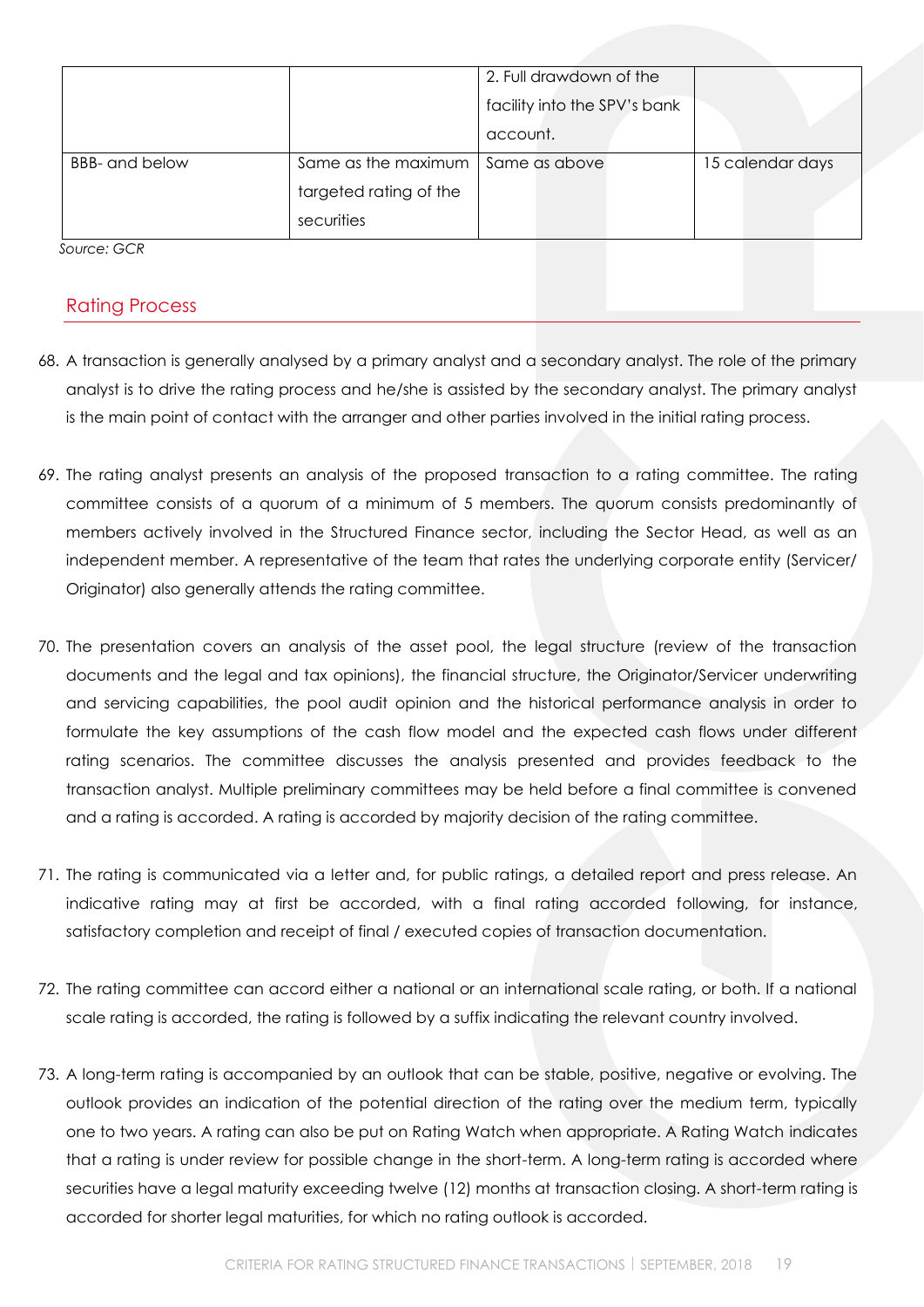74. In the event that the accorded rating is a monitored rating (as opposed to a point-in-time rating), GCR will perform regular surveillance on the transaction's performance. In order to do so, GCR expects to receive periodic reporting packs from the asset servicer and SPV administrator, which should include all relevant information on the performance of the securitised asset pool, the securities outstanding and compliance with transaction documentation. The current performance of a transaction is compared with the expectation at closing. If a transaction performs better than the expectation, GCR's rating committee might consider upgrading a specific security, whilst a downgrade might be considered when the situation is reversed. Amongst other factors, a change in the rating of transaction counterparties may also trigger a review of a transaction. As a minimum, GCR will perform a performance review of all Structured Finance transactions on an annual basis or more frequently as events warrant. Surveillance information for publically rated Structured Finance transactions is available on GCR's website. As part of its initial analysis GCR will perform a sensitivity analysis, where appropriate, to determine the effect of changes in key factors and the likely impact they may potentially have on the rating of the notes. The sensitivity analysis is published, where appropriate, within the transaction's rating report.

#### <span id="page-19-0"></span>Credit Assessments

- 75. Upon request of the arranger, GCR can perform a credit assessment on a contemplated transaction. A credit assessment is based on a limited scope of information received by the Rating Agency and aims to provide an indication of what the final rating could be upon finalisation of the structure. The credit assessment is typically delivered following a review of the indicative structure and the analysis of asset pool and historical performance data.
- 76. It is important to note that a credit assessment is not a rating and relies only on a limited amount of information. Should the full set of information provided for the purpose of the final rating differ from or conflict with the information reviewed during the credit assessment process, the rating outcome may vary substantially from the credit assessment initially delivered. Credit assessments are a once-off assessment and are not reviewed/monitored.

#### <span id="page-19-1"></span>Disclaimer

77. Note that GCR is not a legal, tax or financial adviser and will only provide a credit opinion of the rated securities. For example, a rating does not cover a potential change in the applicable laws nor can it be regarded as an audit. Moreover, GCR is not a party to the transaction documents nor does it provide legal, tax or structuring advice.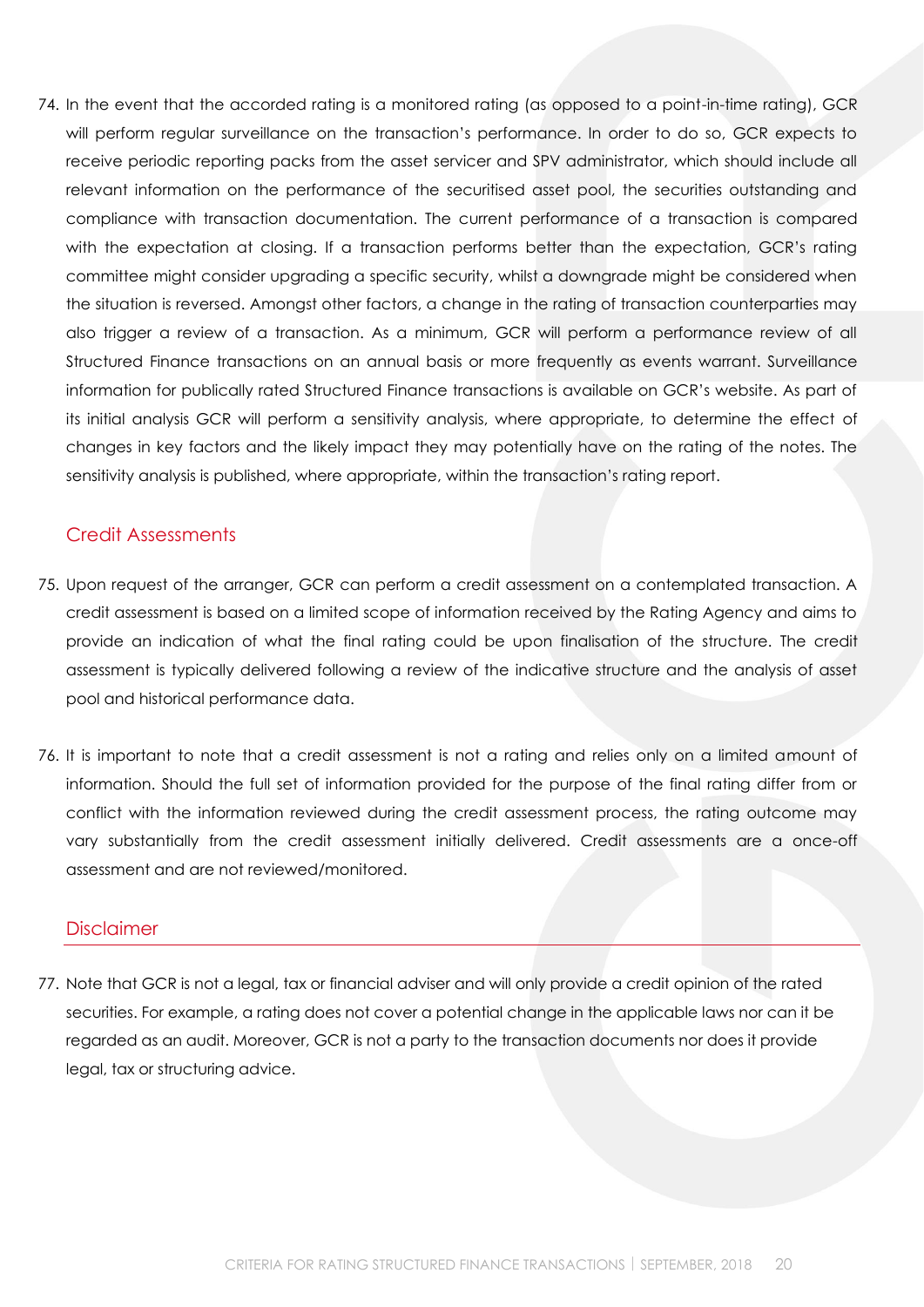## <span id="page-20-0"></span>Appendix A – Points Generally Addressed by The Legal and Tax Opinions

GCR's legal assumptions are factored into the credit analysis and are expected to be supported by a satisfactory legal opinion which may be reviewed by external counsel. Depending on the nature of the specific transaction, the securitised assets and the jurisdictions involved, different assumptions may apply. Some of the provisions below may not apply, depending on the asset class or transaction type.

#### <span id="page-20-1"></span>Transaction parties

- The SPV is a bankruptcy remote entity. If the SPV is not a new entity, the opinion includes a description of potential risks, if any.
- All transaction parties have been duly incorporated / established, exist and are in good standing.
- All transaction parties have the power, capacity and authority to enter into and perform their obligations under the transaction documents to which they are a party.
- Any transaction documents to which the transaction parties are a party constitute legal, valid, binding and enforceable obligations against the relevant party.
- All transaction parties have obtained all necessary valid licenses, consents, authorisations etc.
- The opinion will cover any local legal, regulatory and / or tax requirements or consequences that may affect any transaction party, in particular the SPV. It should also cover compliance with all applicable Acts of Law. The entry into and the creation of the transaction documents does not contravene any relevant law.

#### <span id="page-20-2"></span>Transfer of assets and security

- The transfer of the assets from the originator to the SPV is a legal, valid, binding and enforceable sale. The sale withstands the insolvency of the seller and is enforceable against third parties and any insolvency official of the seller. In the event that legal title to the assets is not transferred at closing of the transaction, the opinion describes the mechanism of how and when transfer of legal title happens and whether or not this creates any risks. The transfer of the assets is not recharacterised as a loan.
- The underlying receivables agreements constitute legal, valid, binding obligations of the related obligor.
- A cession of collection accounts is legal, valid, binding and enforceable. The cession should withstand the insolvency of the party ceding the accounts and is enforceable against third parties and any insolvency official of the seller.
- Security granted to the SPV by whatever party is perfected, legal, valid, binding, and enforceable against third parties and any insolvency official.
- Cession, enforcement and validity of insurance policies, if applicable.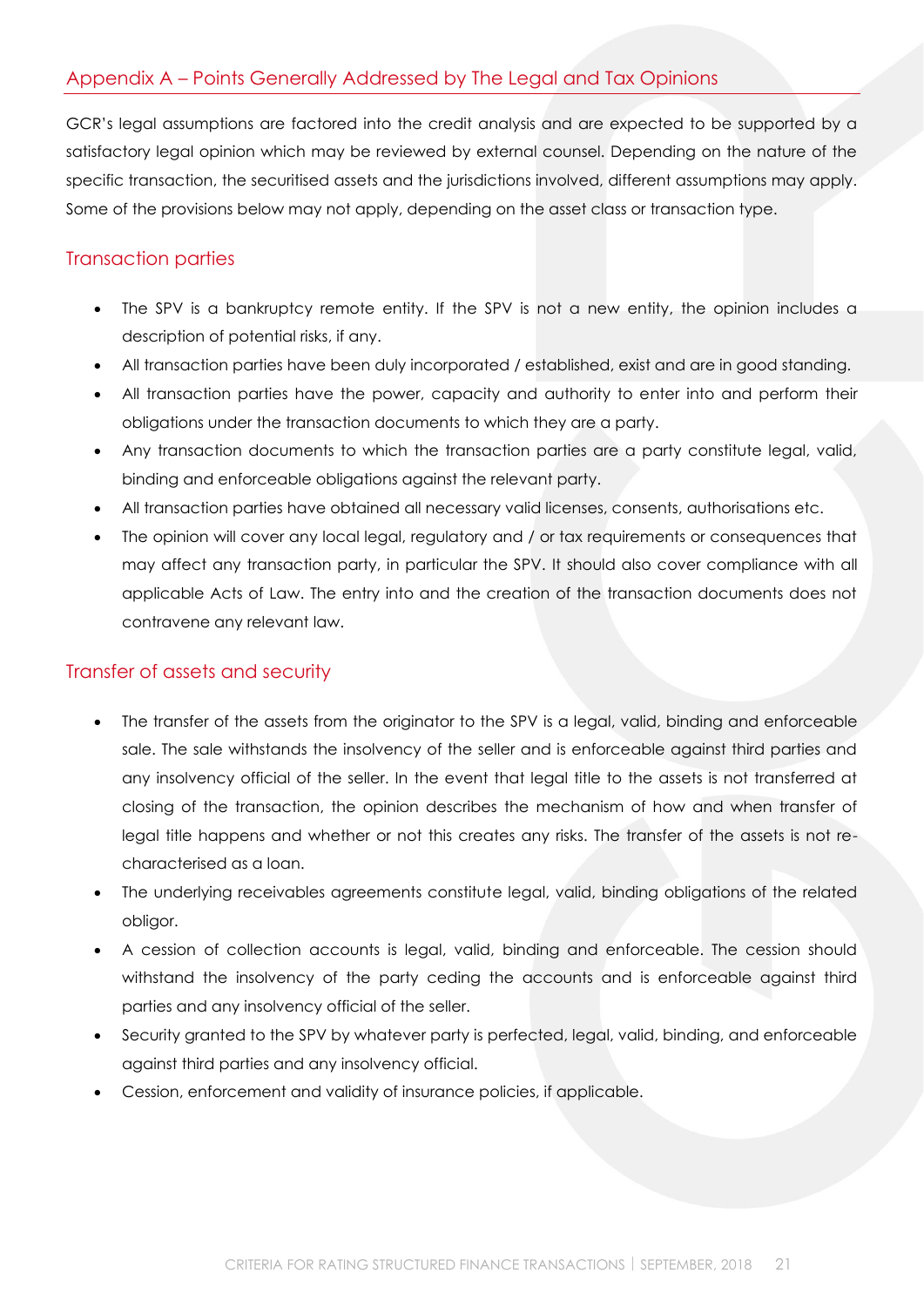## <span id="page-21-0"></span>Non-petition, limited recourse, subordination provisions

Non-petition, limited recourse, subordination / priority of payments provisions are legal, valid, binding and enforceable obligations against all relevant parties (including hedge counterparties) and any insolvency official.

## <span id="page-21-1"></span>Commingling risk

If there is commingling risk in the transaction, the opinion describes this risk and the mitigants, if any.

## <span id="page-21-2"></span>Set-off risk

If there is set-off risk in the transaction, the opinion describes this risk and the mitigants, if any.

#### <span id="page-21-3"></span>Reasoned analysis

To the extent insolvency or enforcement issues could have an impact on the transaction; the opinion includes a reasoned analysis on these risks.

#### <span id="page-21-4"></span>Tax opinion

A separate tax opinion addresses all relevant taxes that could impact the transaction. Without limitation, this includes a description of the potential impact on the transaction of deferred tax liabilities, withholding tax, value added tax, stamp duty, transfer tax and corporate income tax. GCR is interested to understand how the transaction documents incorporate adequate provision for taxes in a cash reserve, where relevant.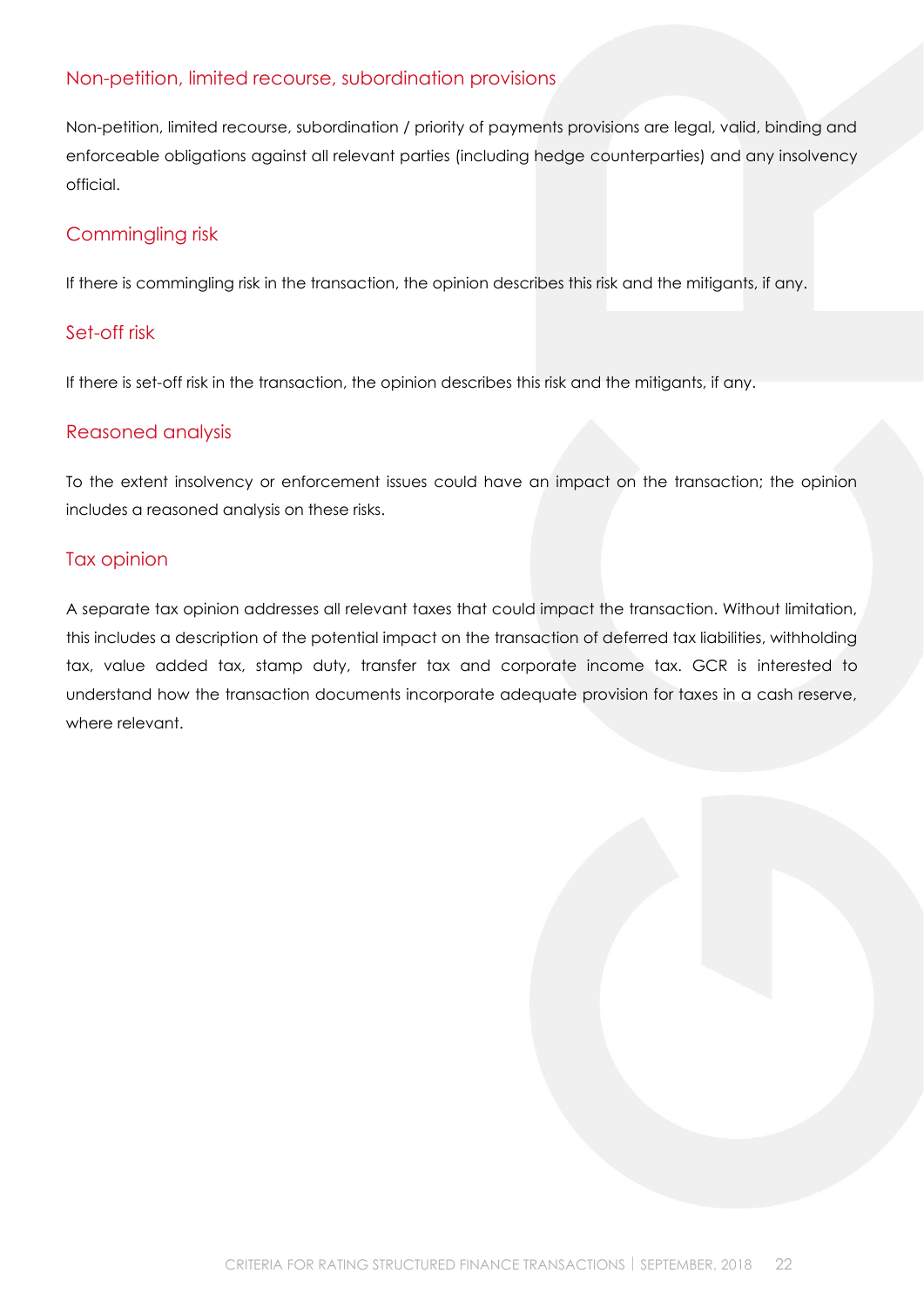## <span id="page-22-1"></span><span id="page-22-0"></span>Legal information

- Constitutional documents of the SPV
- Full set of transaction documents
- Applicable pricing supplements related to the rated securities to be issued
- Legal opinion
- Tax opinion

## <span id="page-22-2"></span>Asset portfolio and performance information (securitisations only)

- Asset pool cut (line-by-line information)
- Cumulative default historical data
- Cumulative recoveries historical data
- Dynamic arrears
- Dynamic prepayments

## <span id="page-22-3"></span>Other information

- Expected costs to be incurred by the SPV at inception of the transaction and on an on-going basis
- Expected capital structure
- Targeted ratings for each tranche of securities to be issued
- Operational review presentation (if available)
- Pool audit opinion (where assets are sold to the SPV)
- Any additional information if relevant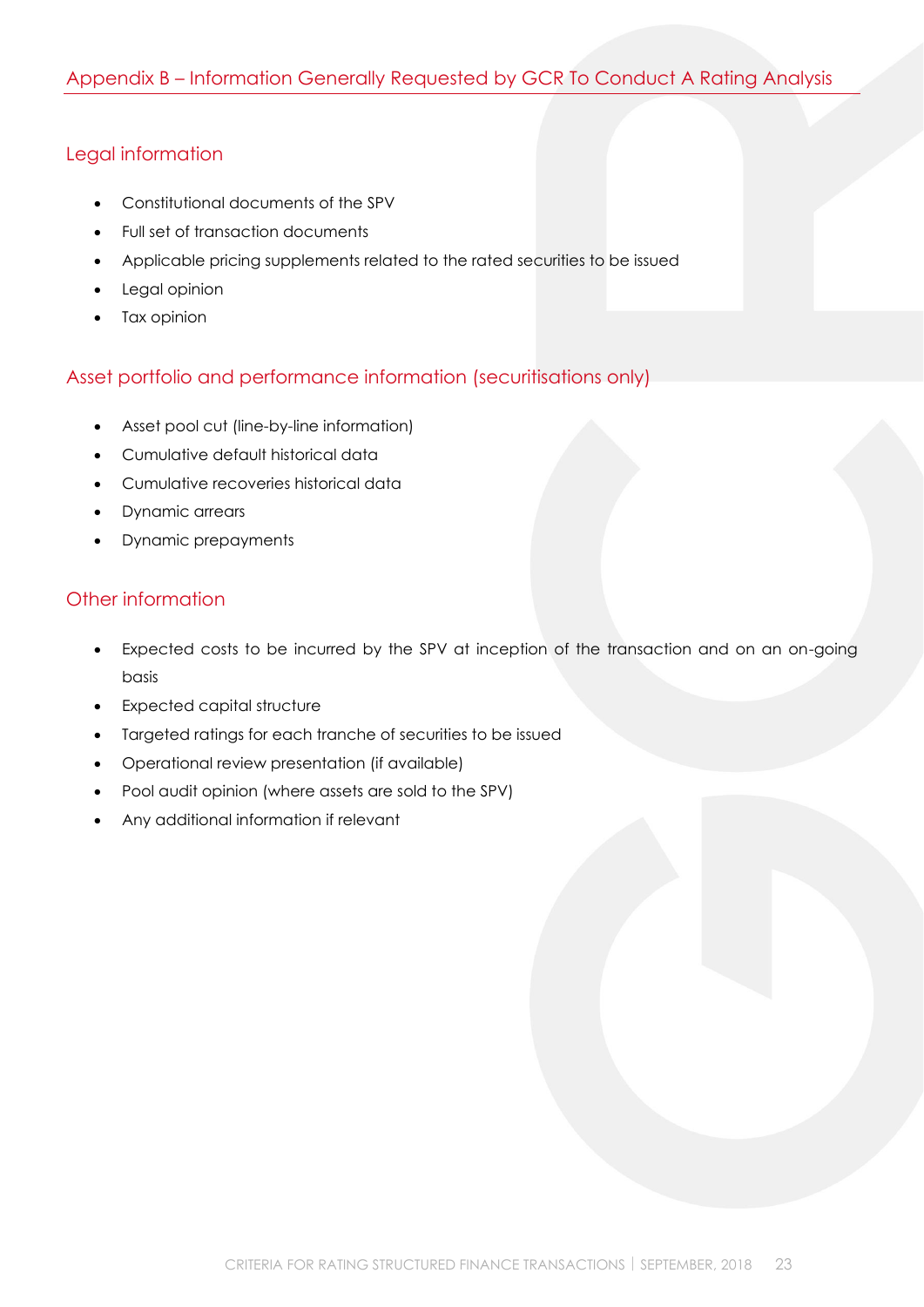## <span id="page-23-1"></span><span id="page-23-0"></span>An overview of the business

- History of the business
- Organisational structure
- Recent material developments and growth strategy
- Competition
- Market share statistics
- Financial performance and funding profile (especially contribution of securitisation in the funding mix)
- Prospects for the future
- A description of the main features of the assets to be securitised
- Biographies of senior management

## <span id="page-23-2"></span>An overview of the underwriting/ credit and collection policies

- Overview of the underwriting department and origination channels
- Overview of the credit department
- Experience of credit personnel
- Procedures for granting new credit
- Ageing policy
- Rehabilitation programs
- Collection procedures, including expectations for the future
- Write-off policies
- Fraud prevention

## <span id="page-23-3"></span>An historical overview of the performance of the relevant asset book (securitisations only)

- Dynamic arrears rates
- Dynamic prepayment rates
- Dynamic portfolio yield
- Static cumulative default rates by vintage
- Static cumulative recovery rates by vintage
- Portfolio composition by relevant characteristics, ideally for each vintage
- Other relevant performance information
- If possible, a comparison with the performance of competitors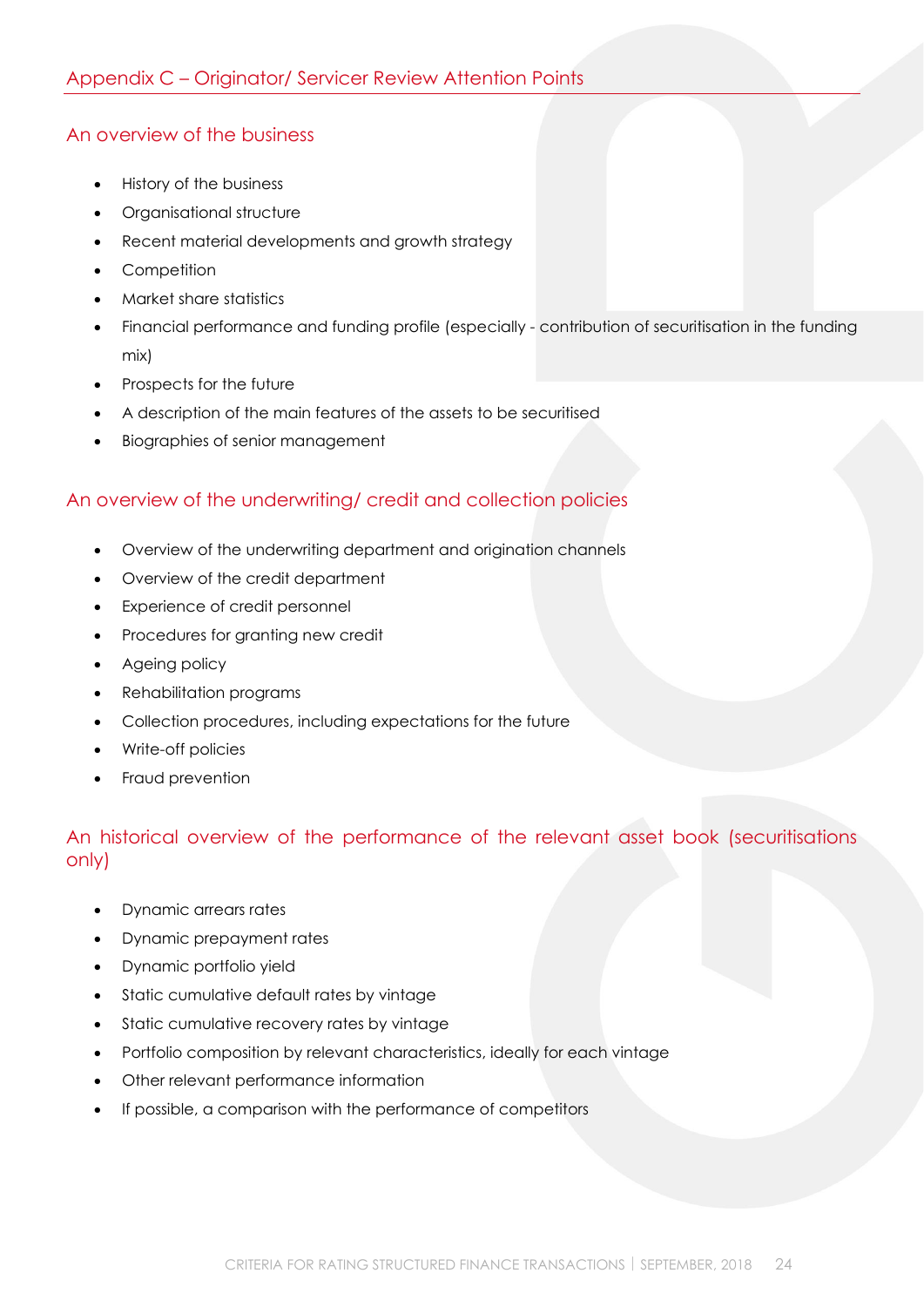## <span id="page-24-0"></span>IT Systems and disaster recovery plans

- Presentation of the IT infrastructure used for underwriting, collections, asset management etc.
- Data back-up procedures
- Disaster recovery plan
- Succession plan with appointed back-up servicer, if any

#### <span id="page-24-1"></span>An overview of the proposed transaction and how it will be managed

- Overview of the contemplated Structured Finance transaction, targeted capital structure and ratings
- Rationale for the contemplated transaction
- Depending on the specific transaction, other information may be requested
- In addition to the above a review of the back-up servicer may be deemed necessary
- Findings of audit report if provided prior to the meeting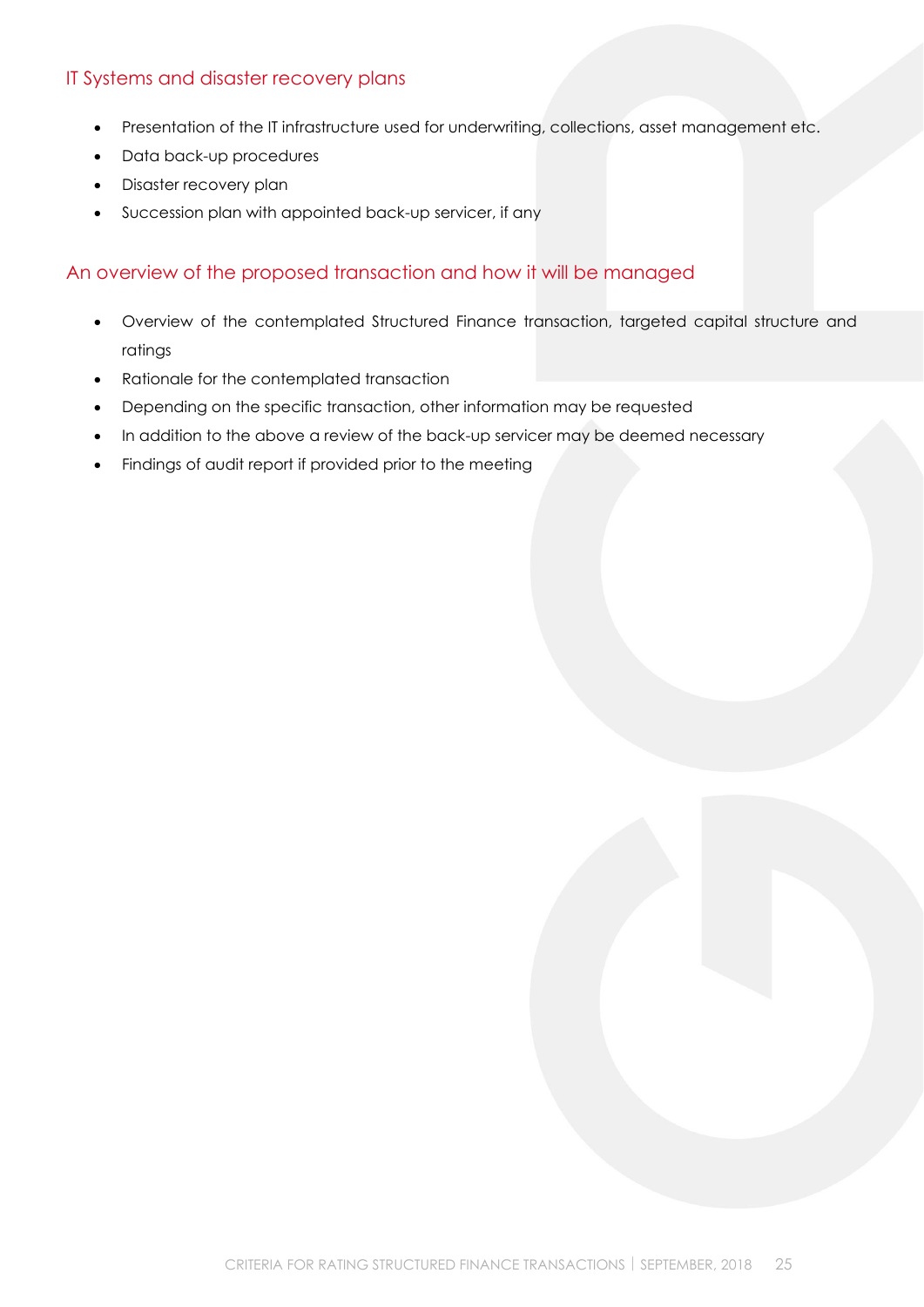## <span id="page-25-0"></span>Glossary of Terms/Acronyms

| Administrator        | A transaction appointed agent responsible for the managing of a Conduit or a Special Purpose Vehicle. The responsibilities                                                                                        |
|----------------------|-------------------------------------------------------------------------------------------------------------------------------------------------------------------------------------------------------------------|
|                      | may include maintaining the bank accounts, making payments and monitoring the transaction performance.                                                                                                            |
| Advance              | A lending term, to transfer funds from the creditor to the debtor.                                                                                                                                                |
| Agent                | An agreement where one party (agent) concludes a juristic act on behalf of the other (principal). The agent undertakes to                                                                                         |
|                      | perform a task or mandate on behalf of the principal.                                                                                                                                                             |
|                      | From a liability perspective, the paying off of debt in a series of installments over a period of time. From an asset                                                                                             |
| Amortisation         | perspective, the spreading of capital expenses for intangible assets over a specific period of time (usually over the asset's                                                                                     |
|                      | useful life).                                                                                                                                                                                                     |
| Arrears              | General term for non-performing obligations, i.e. obligations that are overdue.                                                                                                                                   |
| Asset                | An item with economic value that an entity owns or controls.                                                                                                                                                      |
| Bond                 | A long term debt instrument issued by either: a company, institution or the government to raise funds.                                                                                                            |
| Borrower             | The party indebted or the person making repayments for its borrowings.                                                                                                                                            |
| Call Option          | A provision that allows an Issuer the right, not the obligation, to repurchase a security before its maturity at an agreed                                                                                        |
|                      | price. The seller has the obligation to sell the security if the call option holder exercises the option.                                                                                                         |
| Capital              | The sum of money that is used to generate proceeds.                                                                                                                                                               |
| Cash Flow            | A financial term for monetary changes in operations, investing and financing activities.                                                                                                                          |
| Collateral           | An asset pledged as security in event of default.                                                                                                                                                                 |
| Commingling          | The mixing of various transaction parties' funds in an account.                                                                                                                                                   |
| Coupon               | Interest payment on a security.                                                                                                                                                                                   |
|                      | A provision that is indicative of performance. Covenants are either positive or negative. Positive covenants are activities                                                                                       |
| Covenant             | that the borrower commits to, typically in its normal course of business. Negative covenants are certain limits and                                                                                               |
|                      | restrictions on the borrowers' activities.                                                                                                                                                                        |
| Credit               | A contractual agreement in which a borrower receives something of value now, and agrees to repay the lender at some                                                                                               |
|                      | date in the future, generally with interest. The term also refers to the borrowing capacity of an individual or company                                                                                           |
|                      | Limited protection to a transaction against losses arising from the assets. The credit enhancement can be either internal or                                                                                      |
| Credit               | external. Internal credit enhancement may include: Subordination; over-collateralisation; excess spread; security package;                                                                                        |
| Enhancement          | arrears reserve; reserve fund and hedging. External credit enhancement may include: Guarantees; Letters of Credit and                                                                                             |
|                      | hedging.                                                                                                                                                                                                          |
| Credit Rating        | An opinion regarding the creditworthiness of an entity, a security or financial instrument, or an issuer of securities or                                                                                         |
|                      | financial instruments, using an established and defined ranking system of rating categories.                                                                                                                      |
| Credit Risk          | The probability or likelihood that a borrower or issuer will not meet its debt obligations. Credit Risk can further be separated<br>between current credit risk (immediate) and potential credit risk (deferred). |
|                      |                                                                                                                                                                                                                   |
| Debt                 | An obligation to repay a sum of money.                                                                                                                                                                            |
| Debt Sponsor         | Usually as Investment bank that brings a transaction to the capital markets, similar to an Arranger.                                                                                                              |
|                      | A default occurs when: 1.) The Borrower is unable to repay its debt obligations in full; 2.) A credit-loss event such as charge-                                                                                  |
| Default              | off, specific provision or distressed restructuring involving the forgiveness or postponement of obligations; 3.) The borrower is                                                                                 |
|                      | past due more than X days on any debt obligations as defined in the transaction documents; 4.) The obligor has filed for<br>bankruptcy or similar protection from creditors.                                      |
| Desktop              | An assessment of the property value, with the value being compared to similar properties in the area.                                                                                                             |
|                      |                                                                                                                                                                                                                   |
| Downgrade            | The assignment of a lower credit rating to a corporate, sovereign of debt instrument by a credit rating agency. Opposite<br>of upgrade.                                                                           |
|                      |                                                                                                                                                                                                                   |
| Enforcement          | To make sure people do what is required by a law or rule et cetera.                                                                                                                                               |
| Environment          | The surroundings or conditions in which an entity operates (Economic, Financial, Natural).                                                                                                                        |
| <b>Excess Spread</b> | The net weighted average interest rate receivable on a pool of assets being greater than the weighted average interest                                                                                            |
|                      | rate payable for the debt securities.                                                                                                                                                                             |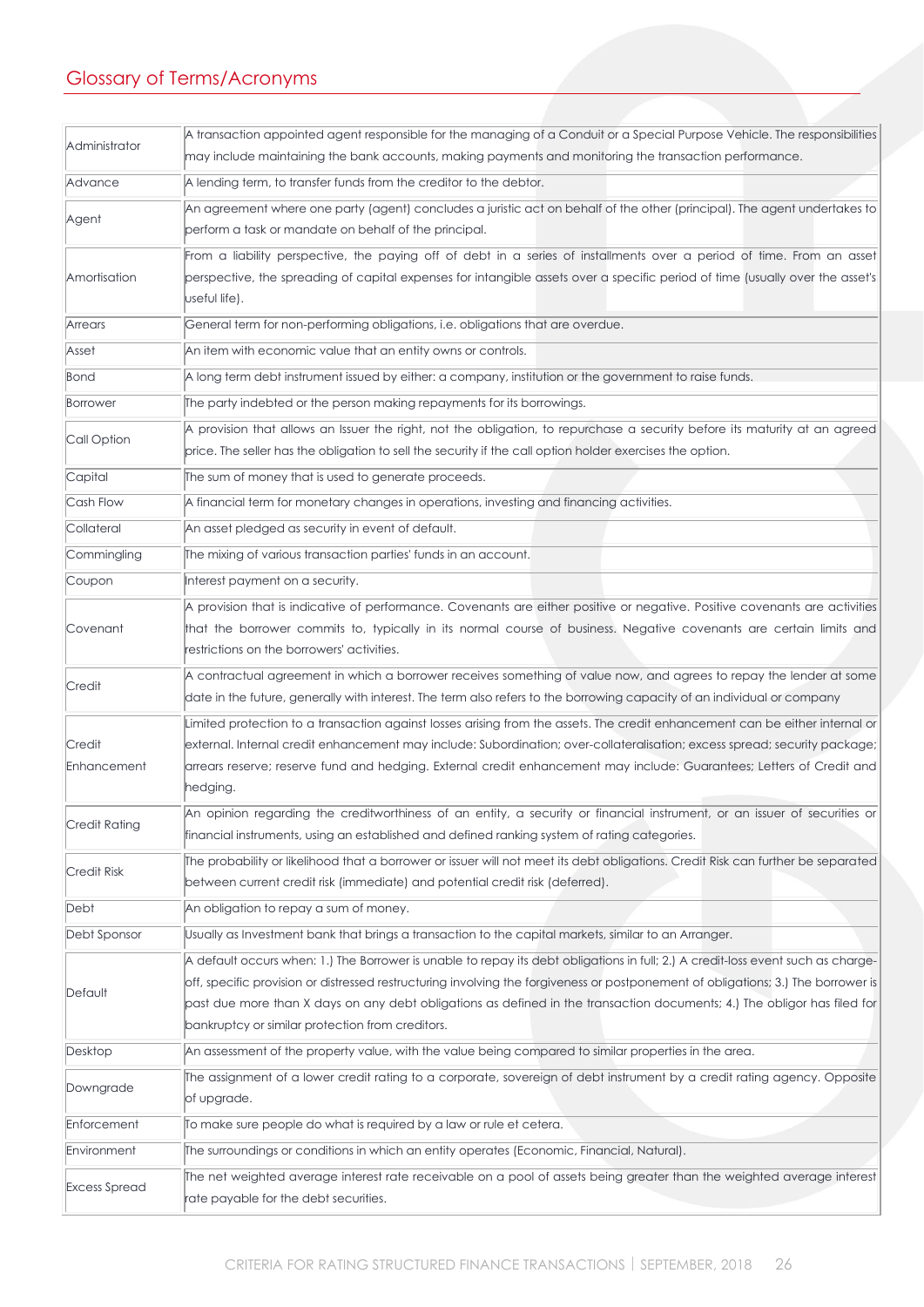| Guarantee             | An undertaking for performance of another's obligations in event of default.                                                                                                                                                                                   |
|-----------------------|----------------------------------------------------------------------------------------------------------------------------------------------------------------------------------------------------------------------------------------------------------------|
| Guaranteed            | A contract that guarantees the principal and interest repayment over a period of time. Typically GIC are used in relation                                                                                                                                      |
| Investment            | to a bank account.                                                                                                                                                                                                                                             |
| Contract              |                                                                                                                                                                                                                                                                |
| <b>Income</b>         | Money received, especially on a regular basis, for work or through investments.                                                                                                                                                                                |
| Index                 | An assessment of the property value, with the value being compared to similar properties in the area.                                                                                                                                                          |
| <b>Issuer</b>         | The party indebted or the person making repayments for its borrowings.                                                                                                                                                                                         |
| Junior                | A security that has a lower repayment priority than senior securities.                                                                                                                                                                                         |
| Liability             | All financial claims, debts or potential losses incurred by an individual or an organisation.                                                                                                                                                                  |
| Liquidity             | The ability to repay short-term obligations or short-term availability of liquid assets to a market or entity.                                                                                                                                                 |
|                       | The risk that a company may not be able to meet its financial obligations or other operational cash requirements due to                                                                                                                                        |
| Liquidity Risk        | an inability to timeously realise cash from its assets. Regarding securities, the risk that a financial instrument cannot be                                                                                                                                   |
|                       | traded at its market price due to the size, structure or efficiency of the market.                                                                                                                                                                             |
|                       | A sum of money borrowed by a debtor that is expected to be paid back with interest to the creditor. A debt instrument                                                                                                                                          |
|                       | where immovable property is the collateral for the loan. A mortgage gives the lender a right to take possession of the                                                                                                                                         |
| Loan                  | property if the borrower fails to repay the loan. Registration is a prerequisite for the existence of any mortgage loan. A<br>mortgage can be registered over either a corporeal or incorporeal property, even if it does not belong to the mortgagee.         |
|                       | Also called a Mortgage bond.                                                                                                                                                                                                                                   |
| Loss                  | A tangible or intangible, financial or non-financial loss of economic value.                                                                                                                                                                                   |
| Market                | An assessment of the property value, with the value being compared to similar properties in the area.                                                                                                                                                          |
|                       | The title given to the legal relationship that exists between parties to an agreement when they acquire personal rights                                                                                                                                        |
| Obligation            | against each other for entitlement to perform.                                                                                                                                                                                                                 |
| Option                | Either a call or a put option. A call option gives the holder the right to buy assets at an agreed price on or before a                                                                                                                                        |
|                       | particular date. A put option gives the holder the right to sell assets at an agreed price on or before a particular date.                                                                                                                                     |
| Origination           | A process of creating assets.                                                                                                                                                                                                                                  |
| Originator            | An entity that created assets and hold on balance sheet for securitisation purposes.                                                                                                                                                                           |
| Owner Trust           | Owner of a securitisation vehicle that acts in the best interest of the Noteholders.                                                                                                                                                                           |
| Payment Date          | The date on which the payment of a coupon is made.                                                                                                                                                                                                             |
| Prepayment            | Early or excess repayment of an obligation. Partial or full prepayment of the outstanding loan amount.                                                                                                                                                         |
| Prepayment Rate       | The rate of prepayment in relation to the pool of obligations. Also called prepayment speed.                                                                                                                                                                   |
| Principal             | The total amount borrowed or lent, e.g. the face value of a bond, excluding interest.                                                                                                                                                                          |
| Private               | An issuance of securities without market participation, however, with a select few investors. Placed on a private basis and<br>not in the open market.                                                                                                         |
| Property              | Movable or immovable asset.                                                                                                                                                                                                                                    |
| Provision             | An amount set aside for expected losses to be incurred by a creditor.                                                                                                                                                                                          |
| <b>Rating Outlook</b> | A Rating Outlook indicates the potential direction of a rated entity's rating over the medium term, typically one to two<br>years. An outlook may be defined as: 'Stable' (nothing to suggest that the rating will change), 'Positive' (the rating symbol      |
|                       | may be raised), 'Negative' (the rating symbol may be lowered) or 'Evolving' (the rating symbol may be raised or lowered).                                                                                                                                      |
| Recovery              | The action or process of regaining possession or control of something lost. To recoup losses.                                                                                                                                                                  |
| Repayment             | Payment made to honour obligations in regards to a credit agreement in the following credited order: 3.) Satisfy the due<br>or unpaid interest charges; 4.) Satisfy the due or unpaid fees or charges; and 5.) To reduce the amount of the principal<br>ldebt. |
| Reserves              | A portion of funds allocated for an eventuality.                                                                                                                                                                                                               |
| Seasoning             | The age of an asset, the time period passed since origination.                                                                                                                                                                                                 |
| Securities            | Various instruments used in the capital market to raise funds.                                                                                                                                                                                                 |
| Securitisation        | Is a process of repackaging portfolios of cash-flow producing financial instruments into securities for sale to third parties.                                                                                                                                 |
| Security              | An asset deposited or pledged as a guarantee of the fulfilment of an undertaking or the repayment of a loan, to be                                                                                                                                             |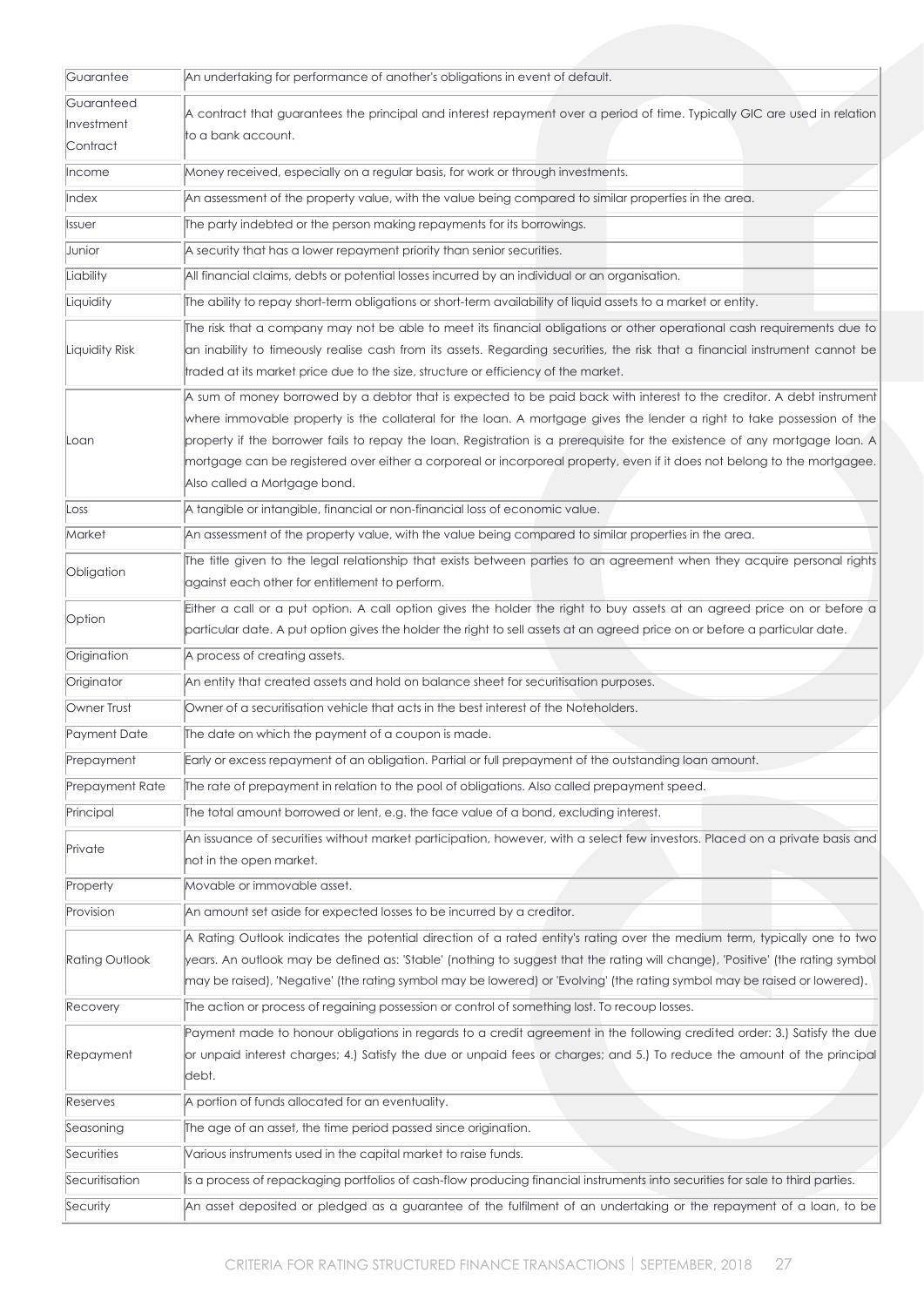|                           | forfeited in case of default.                                                                                                                                                                                                                                                                     |
|---------------------------|---------------------------------------------------------------------------------------------------------------------------------------------------------------------------------------------------------------------------------------------------------------------------------------------------|
| Senior                    | A security that has a higher repayment priority than junior securities.                                                                                                                                                                                                                           |
| Servicer                  | A transaction appointed agent that performs the servicing of mortgage loans, loan or obligations.                                                                                                                                                                                                 |
| Shareholder               | An individual, entity or financial institution that holds shares or stock in an organisation or company.                                                                                                                                                                                          |
| Spread                    | The interest rate that is paid in addition to the reference rate for debt securities.                                                                                                                                                                                                             |
| Stock Code                | A unique code allocated to a publicly listed security.                                                                                                                                                                                                                                            |
| <b>Structured Finance</b> | A method of raising funds in the capital markets. A Structured Finance transaction is established to accomplish certain<br>funding objectives whist reducing risk.                                                                                                                                |
| Subordinated Loan         | A loan typically given by the Issuer to the securitisation vehicle that is more junior than a junior tranche.                                                                                                                                                                                     |
| Surveillance              | Process of monitoring a transaction according to triggers, covenants and key performance indicators.                                                                                                                                                                                              |
| <b>Timely Payment</b>     | The principal debt, interest, fees and expenses being repaid promptly in accordance with the contractual obligation.                                                                                                                                                                              |
| Tranche                   | In a structured finance, a slice or portion of debt securities offered that is structured or grouped to resemble the same<br>degree of risk associated with the underlying asset or with a similar degree of risk. A junior tranche has a higher degree of<br>default risk than a senior tranche. |
| Transaction               | A transaction that enables an Issuer to issue debt securities in the capital markets. A debt issuance programme that allows<br>an Issuer the continued and flexible issuance of several types of securities in accordance with the programme terms and<br>conditions.                             |
| Trust                     | A third party that acts in the best interest of another party, according to the trust deed, usually the investors. Owner of a<br>securitisation vehicle that acts in the best interest of the Noteholders.                                                                                        |
| Trustee                   | A third party that acts in the best interest of another party, according to the trust deed, usually the investors. Owner of a<br>securitisation vehicle that acts in the best interest of the Noteholders.                                                                                        |
| Ultimate Payment          | A measure of the principal debt, interest, fees and expenses being repaid over a period of time determined by recoveries.                                                                                                                                                                         |
| Valuation                 | An assessment of the property value, with the value being compared to similar properties in the area.                                                                                                                                                                                             |
| Waterfall                 | In securitisation, the order in which the cash flows are allocated to the transaction parties.                                                                                                                                                                                                    |
| Weighted                  | The weight that a single obligation has in relation to the aggregated pool of obligations. For example, a single mortgage<br>principal balance divided by the aggregated mortgage pool principal balance.                                                                                         |
| <b>Weighted Average</b>   | An average resulting from the multiplication of each component by a factor reflecting its importance or, relative size to a<br>pool of assets or liabilities.                                                                                                                                     |